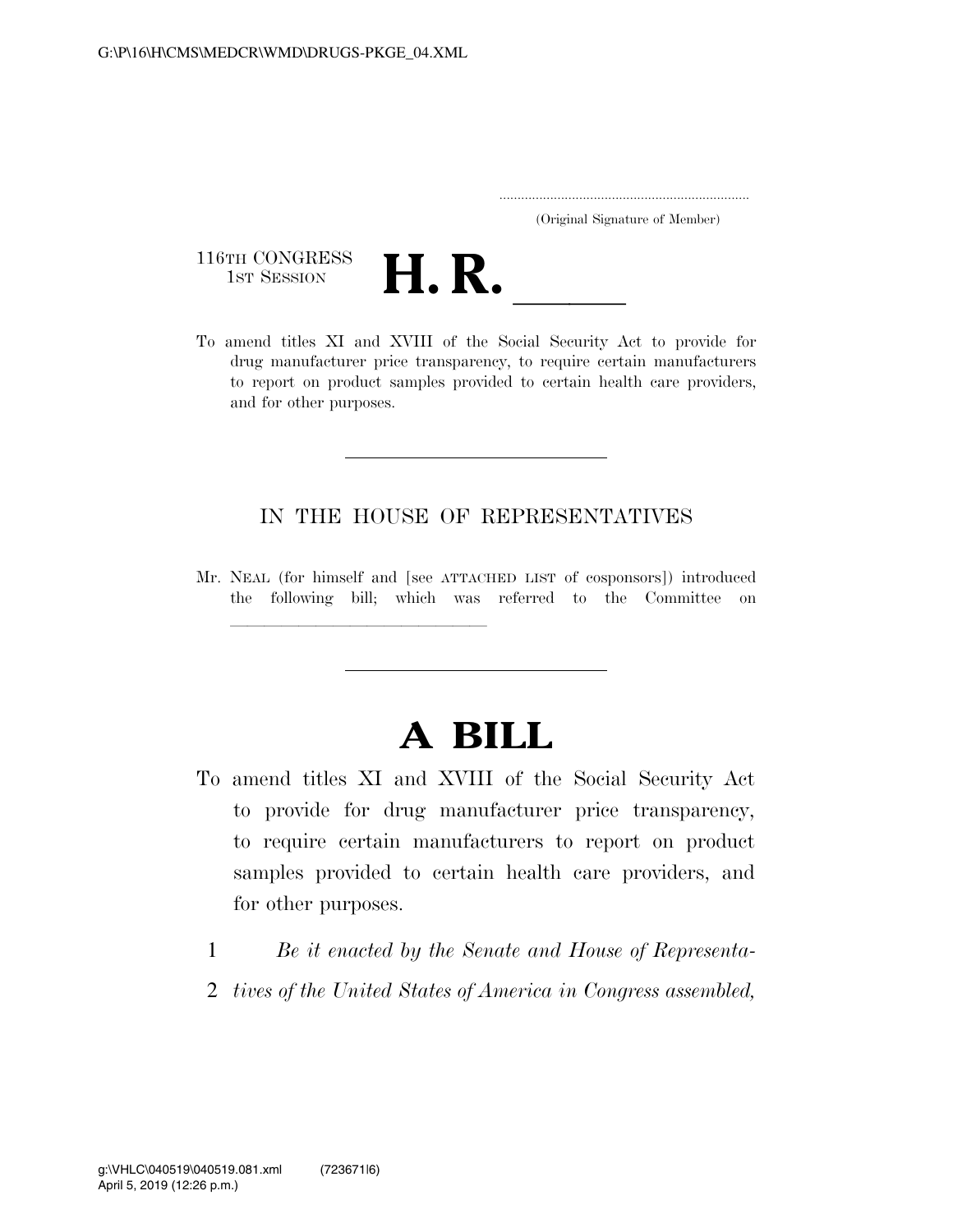$\mathfrak{D}$ 

#### **SECTION 1. SHORT TITLE.**

 This Act may be cited as the ''Prescription Drug Sunshine, Transparency, Accountability and Reporting Act'' or the ''Prescription Drug STAR Act''.

### **SEC. 2. DRUG MANUFACTURER PRICE TRANSPARENCY.**

 (a) IN GENERAL.—Title XI of the Social Security Act (42 U.S.C. 1301 et seq.) is amended by inserting after section 1128K the following new section:

### **''SEC. 1128L. DRUG MANUFACTURER PRICE TRANS-PARENCY.**

11 "(a) IN GENERAL.—With respect to each year, begin- ning with 2021, the Secretary shall, at least once during such year, determine if there is a triggered SPIKE in- crease (in accordance with subsection (b)) with respect to 15 an applicable drug (as defined in subsection  $(f)(1)$ ). If the Secretary determines, with respect to a year, there is such an increase with respect to an applicable drug, the manu- facturer of the applicable drug shall submit to the Sec- retary the justification described in subsection (c), subject to subsection (b)(4), for each such triggered SPIKE in- crease in accordance with the timing described in sub-22 section  $(d)$ ).

23 "(b) TRIGGERED SPIKE INCREASE.—

24 "(1) IN GENERAL.—A triggered SPIKE in- crease occurs, with respect an applicable drug and year (beginning with 2021 and referred to in this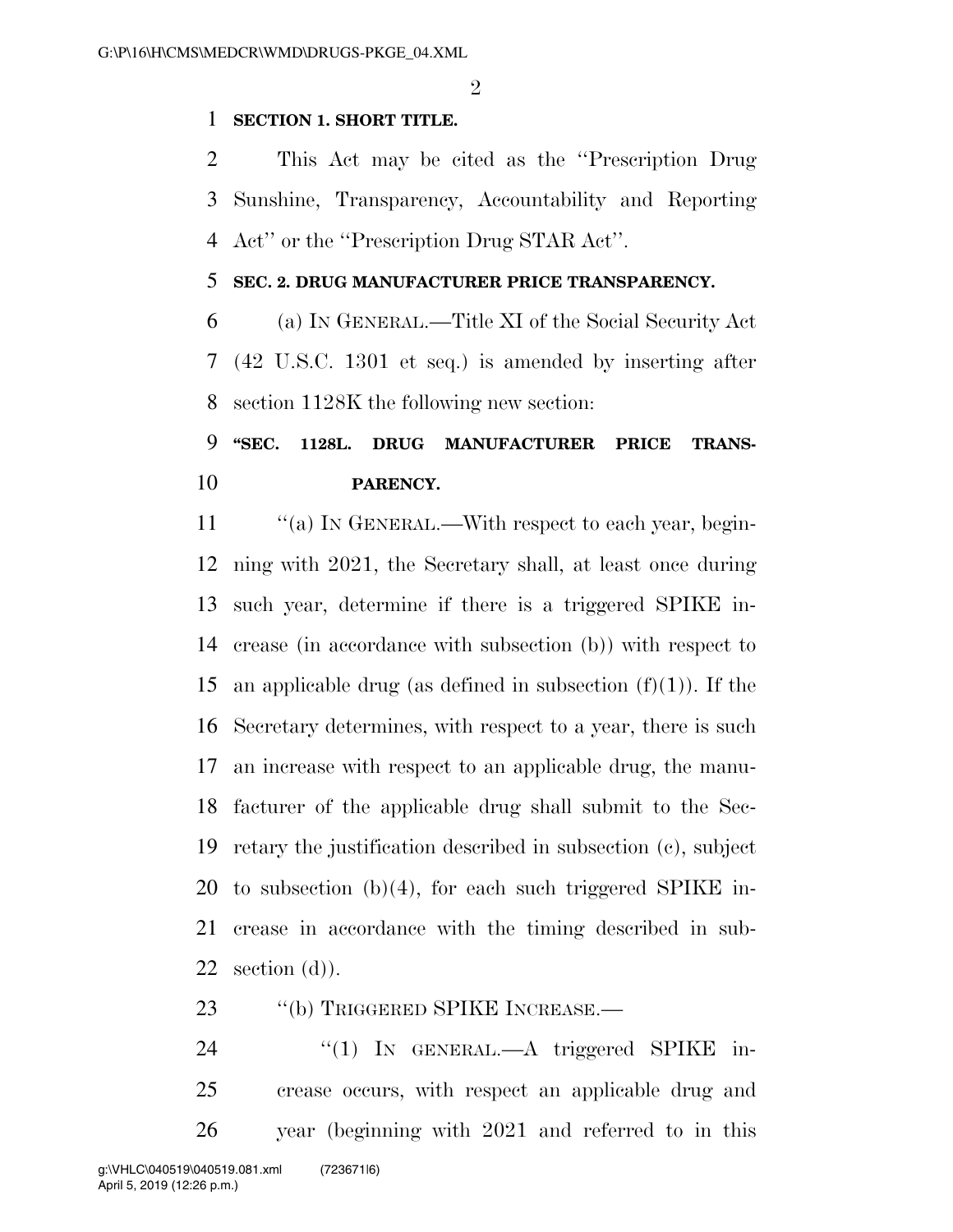paragraph as the 'applicable year'), in any of the fol-lowing cases:

 ''(A) If there is at least a 10 percent (or \$10,000) cumulative increase with respect to the wholesale acquisition cost (or alternative cost measure specified by the Secretary under paragraph (3)) of such drug during a calendar- year period beginning and ending within the lookback period that is the 5-year period pre-ceding such applicable year.

11 ''(B) If there is at least a 25 percent (or \$25,000) cumulative increase with respect to the wholesale acquisition cost (or such alter- native cost measure) of such drug during any three-calendar-year period beginning and end-16 ing within such lookback period.

 $\langle \text{C}(\text{C}) \rangle$  In the case of such a drug that is first covered under title XVIII with respect to such applicable year, if the estimated cost or spending under such title per individual or per user of such drug (as estimated by the Sec- retary) for such applicable year (or per course of treatment in such applicable year, as defined 24 by the Secretary) is at least \$26,000.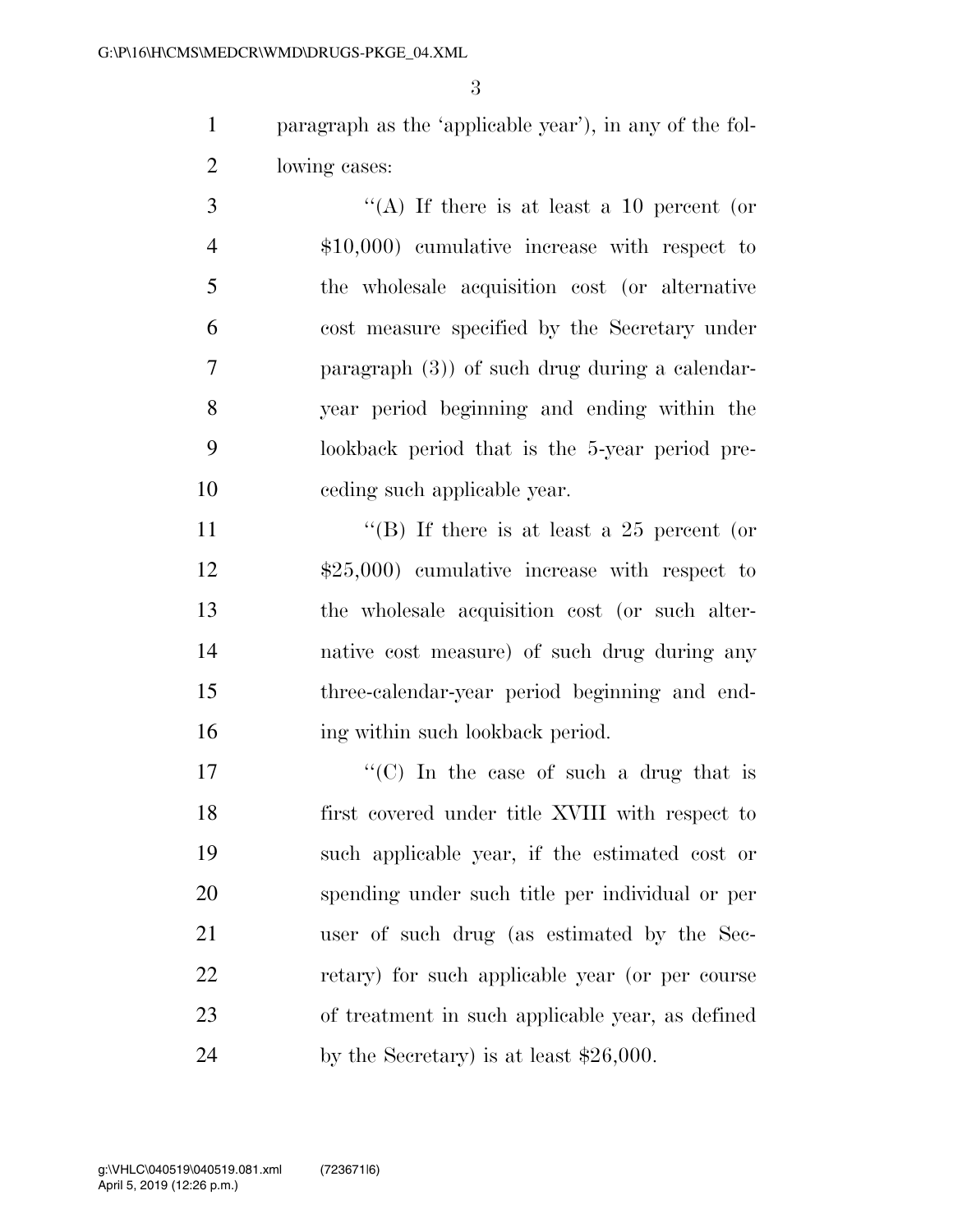1 ''(2) INDEXING DOLLAR AMOUNTS.—The dollar amounts applied under paragraph (1) for 2022 and each subsequent year shall be the dollar amounts specified in such paragraph for the previous year in- creased by the annual percentage increase in the consumer price index (all items; U.S. city average) as of September of such previous year. If any amount established under paragraph (1), after appli- cation of this paragraph, for a year is not a multiple of \$10, it shall be rounded to the nearest multiple of \$10.

12 "(3) ALTERNATIVE TO WAC.—The Secretary may, for purposes of making determinations under paragraph (1), in addition to using the wholesale ac- quisition cost for an applicable drug, use alternative cost measures of such drug, or use such alternative cost measure if the wholesale acquisition cost is not available.

 ''(4) EXCEPTION.—A justification under sub- section (c) shall not be required for a triggered SPIKE increase described in paragraph (1) of an applicable drug of a manufacturer if—

23 ''(A) there is any portion of the lookback period described in the respective subparagraph of such paragraph for such increase that is in-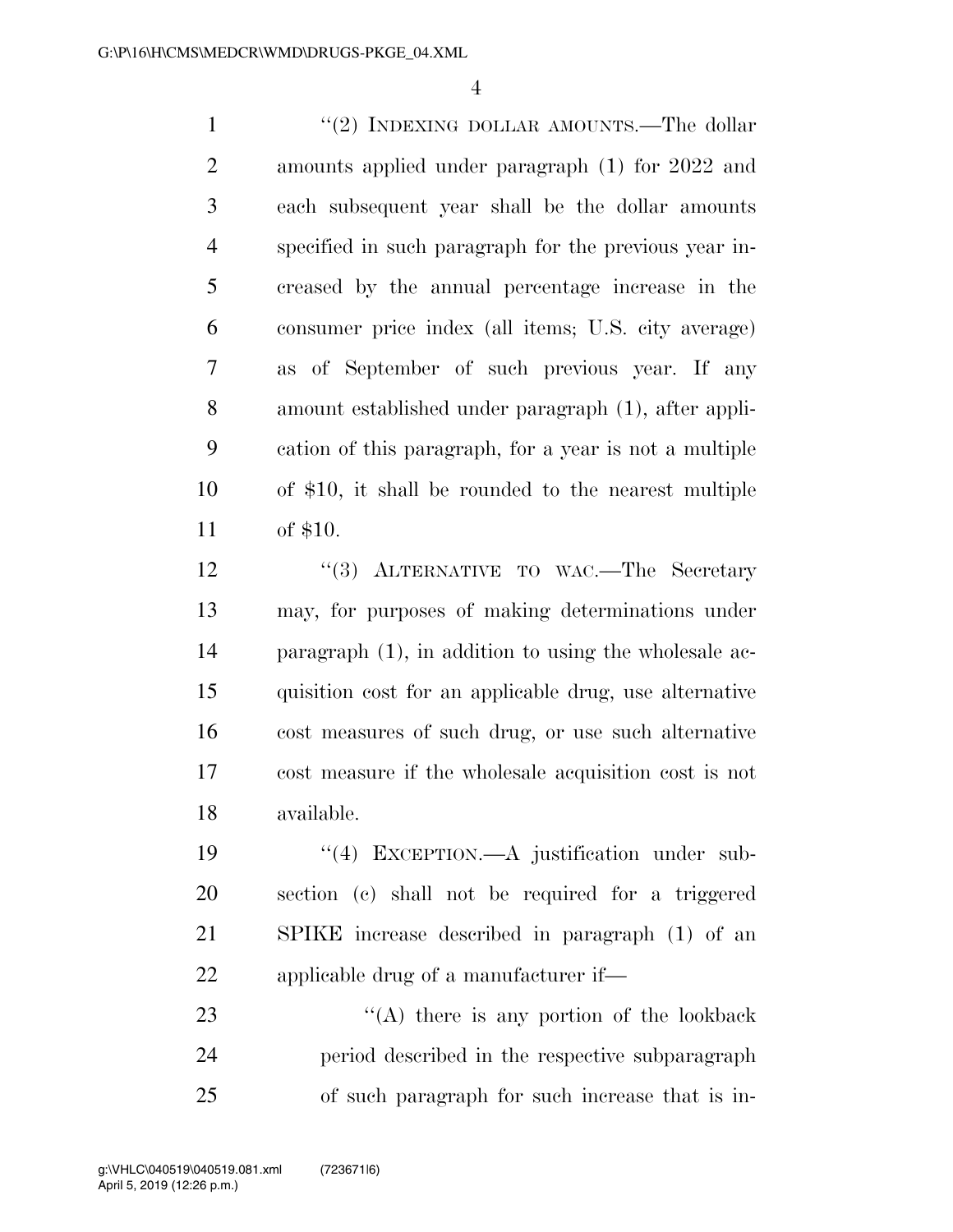cluded within the lookback period for another triggered SPIKE increase (or combination of such increases) for which a justification is made under this section for such drug by such manu-facturer; or

 $^{\prime\prime}$ (B) such increase is less than the whole- sale acquisition cost (or alternative cost meas- ure specified by the Secretary under paragraph (3)) of such drug during the calendar-year pe-10 riod described in paragraph  $(1)(A)$  or the three- calendar-year period described in paragraph (1)(B), as applicable, for such increase, in- creased by the percentage increase in the con- sumer price index for all urban consumers (all items; United States city average) for the 12- month period ending six months prior to the calendar-year period so described and for the 36-month period ending six months prior to the three-calendar-year period so described, respec-20 tively.

21 "(5) UNIT DETERMINATION.—For purposes of determining the wholesale acquisition cost in car- rying out this section, the Secretary shall determine a unit (such as a unit size) to apply.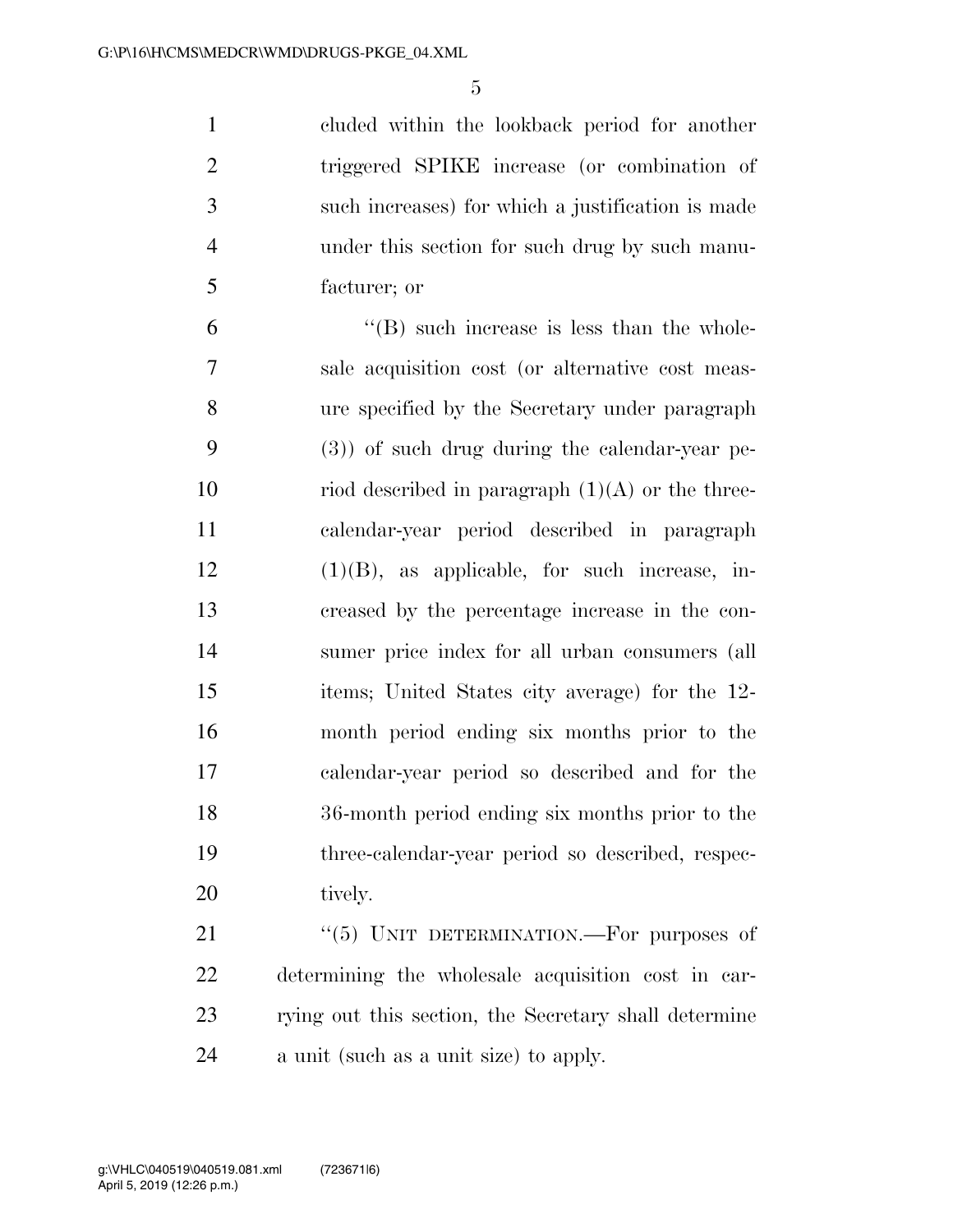1 ''(6) PUBLIC POSTING.—Beginning with respect to 2021, the Secretary shall publicly post on the Internet website of the Department of Health and Human Services— ''(A) alternative percentages, dollar amounts, and lookback periods that, if applied under paragraph (1), would be projected to in- crease the number of applicable drugs for which a triggered SPIKE increase would occur for such year; and

 $\langle$  (B) the number of applicable drugs for which a triggered SPIKE increase would occur for such year of such an alternative percentage, dollar amount, or period were applied for such year.

16 "(c) JUSTIFICATION DESCRIBED.—

17 <sup>"</sup>(1) IN GENERAL.—The justification described in this subsection, with respect to a triggered SPIKE increase described in subsection (b)(1) of an applicable drug of a manufacturer, is—

21 ''(A) all of the information described in 22 paragraph  $(2)$ ;

23 ''(B) all of the information and supporting documentation described in paragraph (3), as applicable to the increase and drug; and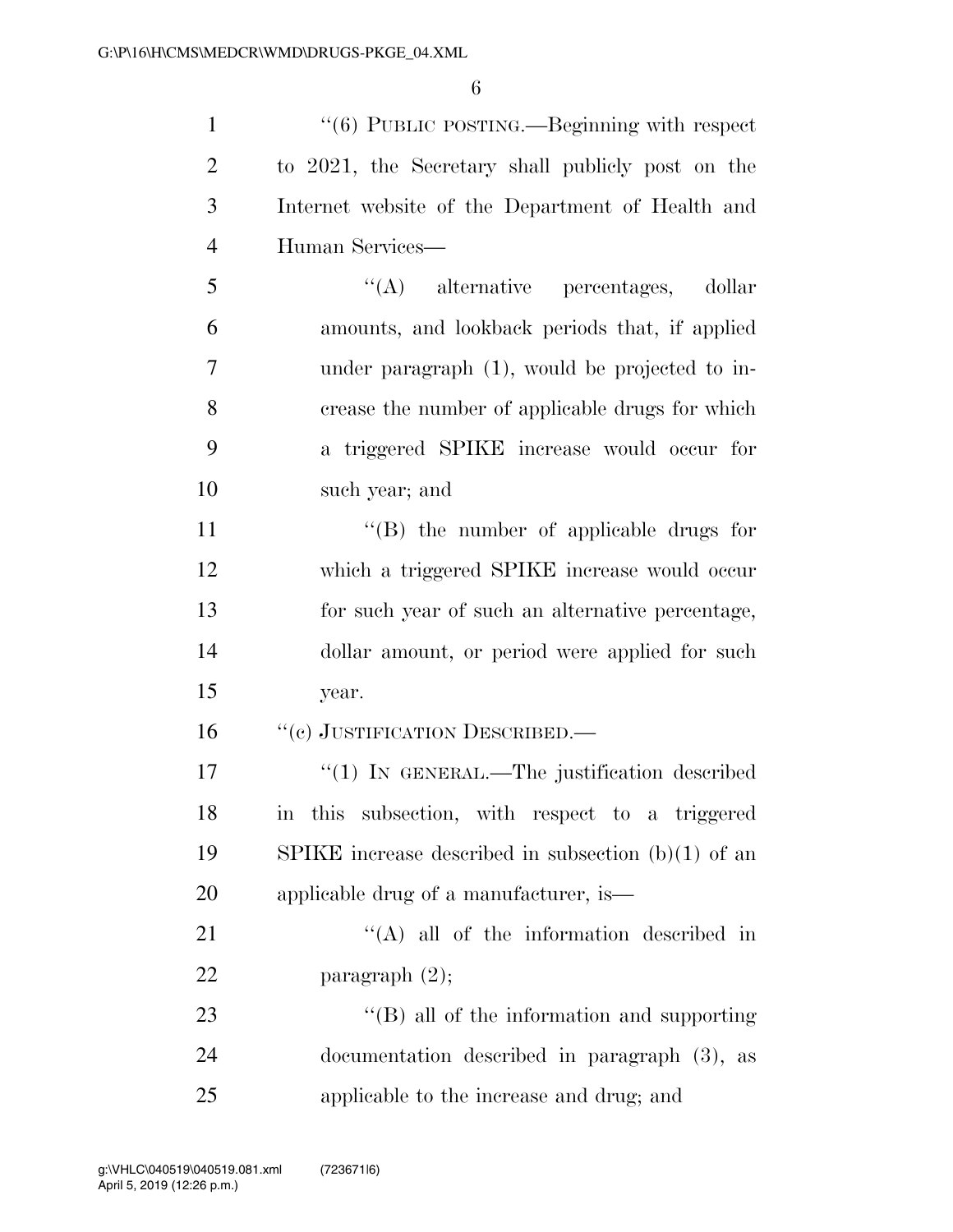| $\mathbf{1}$   | "(C) a certification described in paragraph          |
|----------------|------------------------------------------------------|
| $\overline{2}$ | (4).                                                 |
| 3              | "(2) REQUIRED INFORMATION.—For purposes              |
| $\overline{4}$ | of paragraph (1), the information described in this  |
| 5              | paragraph is the following:                          |
| 6              | "(A) The individual factors that have con-           |
| $\overline{7}$ | tributed to the increase in the wholesale acqui-     |
| 8              | sition cost.                                         |
| 9              | "(B) An explanation of the role of each              |
| 10             | factor in contributing to such increase.             |
| 11             | "(3) INFORMATION AS APPLICABLE.—For pur-             |
| 12             | poses of paragraph (1), the information and sup-     |
| 13             | porting documentation described in this paragraph is |
| 14             | the following, as applicable to the increase of the  |
| 15             | drug:                                                |
| 16             | "(A) Total expenditures of the manufac-              |
| 17             | turer on-                                            |
| 18             | "(i) materials and manufacturing for                 |
| 19             | such drug;                                           |
| 20             | "(ii) acquiring patents and licensing                |
| 21             | for each drug of the manufacturer; and               |
| 22             | "(iii) costs to purchase or acquire the              |
| 23             | drug from another company, if applicable.            |
| 24             | $\lq\lq (B)$ The percentage of total expenditures    |
| 25             | of the manufacturer on research and develop-         |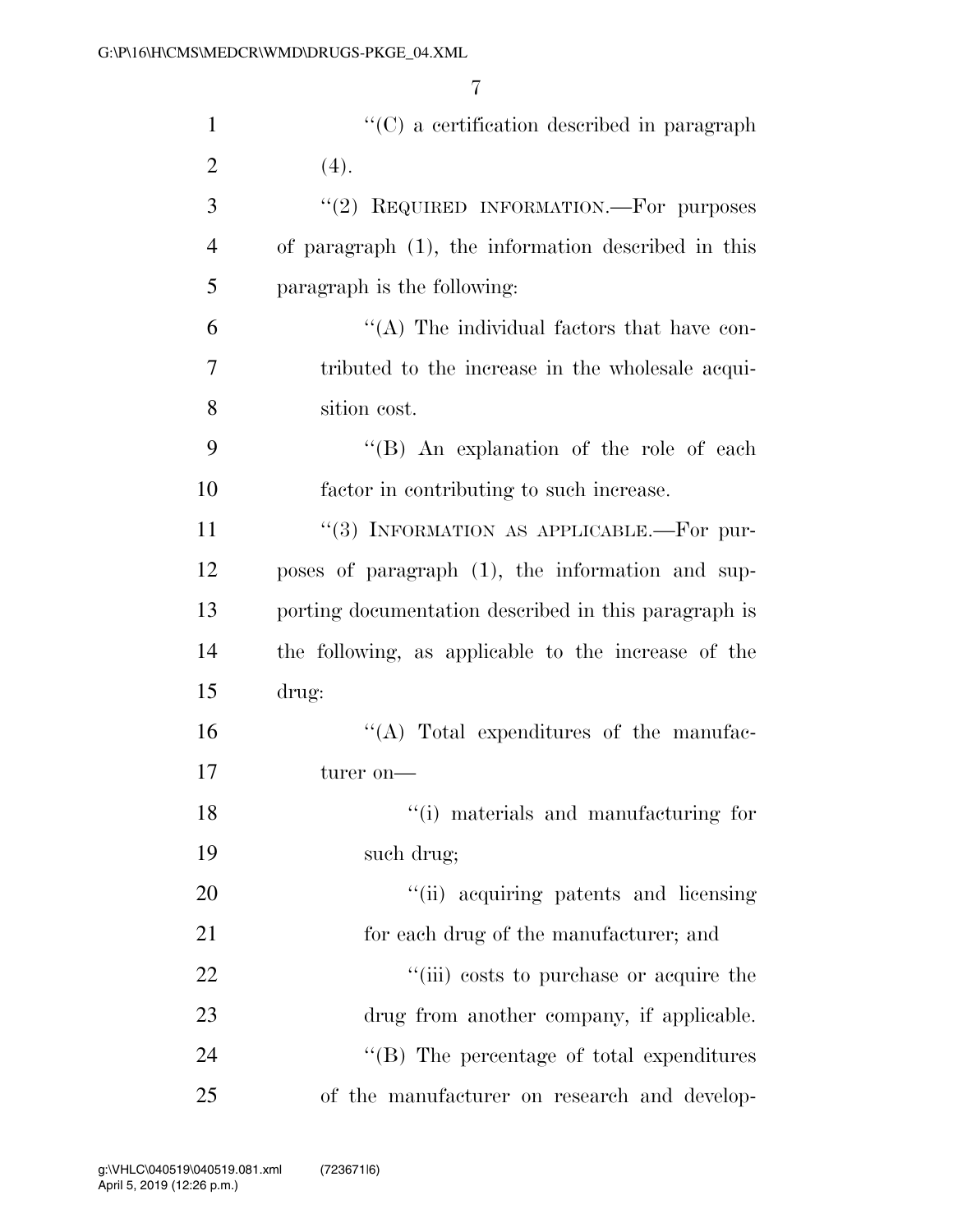| $\mathbf{1}$   | ment for such drug that was derived from Fed-      |
|----------------|----------------------------------------------------|
| $\overline{2}$ | eral funds.                                        |
| 3              | $\lq\lq$ (C) The total expenditures of the manu-   |
| $\overline{4}$ | facturer on research and development for such      |
| 5              | drug.                                              |
| 6              | $\lq\lq$ (D) The total revenue and net profit gen- |
| 7              | erated from the applicable drug for each cal-      |
| 8              | endar year since drug approval.                    |
| 9              | $\lq\lq$ (E) The total costs associated with mar-  |
| 10             | keting and advertising for the applicable drug.    |
| 11             | $\lq\lq(F)$ Additional information specific to the |
| 12             | manufacturer of the applicable drug, such as—      |
| 13             | "(i) the total revenue and net profit of           |
| 14             | the manufacturer for the period of such in-        |
| 15             | crease, as determined by the Secretary;            |
| 16             | "(ii) metrics used to determine execu-             |
| 17             | tive compensation;                                 |
| 18             | "(iii) total expenditures on—                      |
| 19             | "(I) drug research and develop-                    |
| 20             | ment; or                                           |
| 21             | "(II) clinical trials on drugs that                |
| 22             | failed to receive approval by the Food             |
| 23             | and Drug Administration; and                       |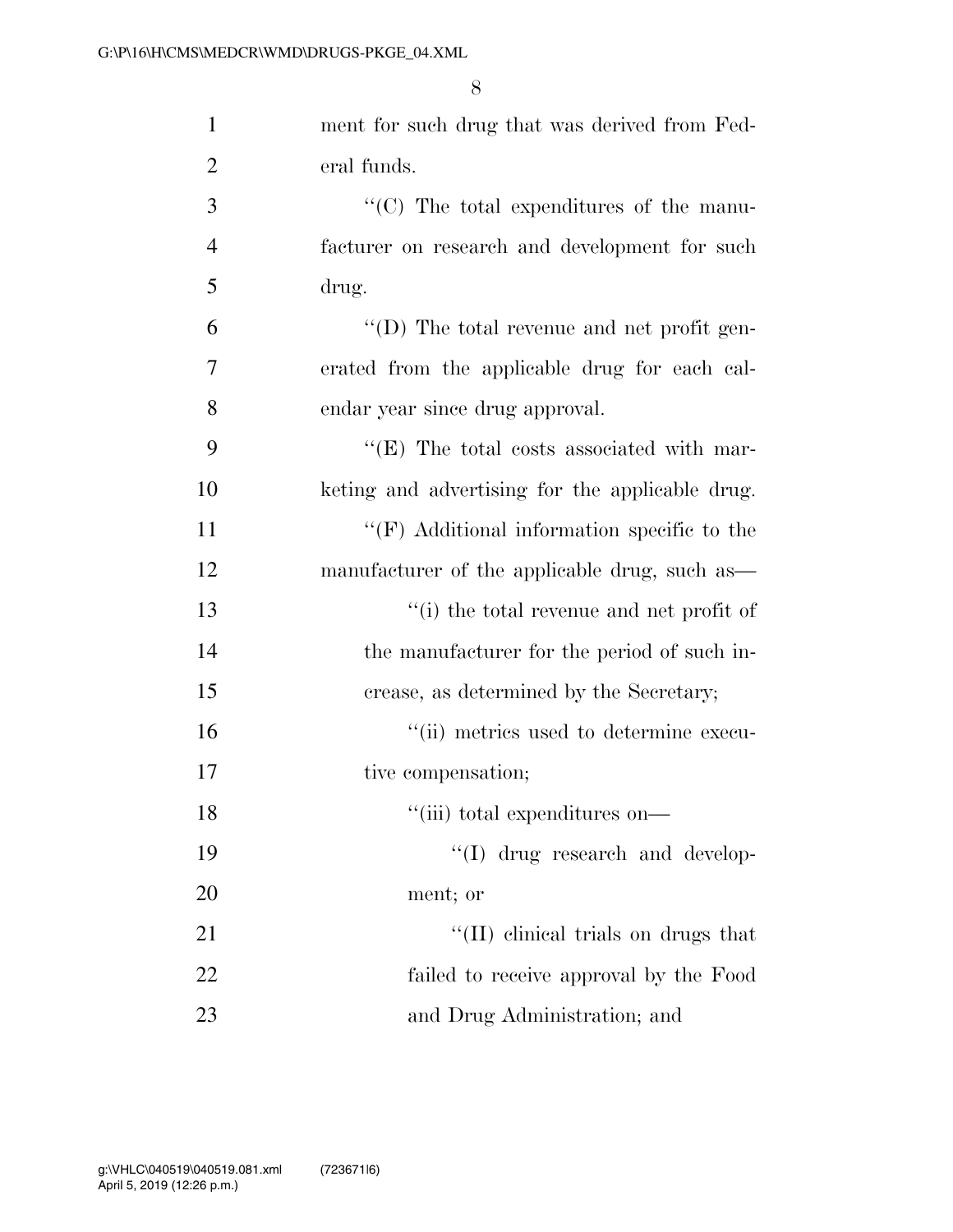| $\mathbf{1}$   | "(iv) any additional information re-                 |
|----------------|------------------------------------------------------|
| $\overline{2}$ | lated to drug pricing decisions of the man-          |
| 3              | ufacturer.                                           |
| $\overline{4}$ | $\lq\lq (G)$ Any other relevant information and      |
| 5              | supporting documentation necessary to justify        |
| 6              | the triggering SPIKE increase.                       |
| 7              | "(H) Any other relevant information and              |
| 8              | supporting documentation, as specified by the        |
| 9              | Secretary.                                           |
| 10             | "(4) CERTIFICATION.—For purposes of para-            |
| 11             | graph (1), the certification described in this para- |
| 12             | graph is a certification, that all such information  |
| 13             | and documentation is accurate and complete, by one   |
| 14             | of the following:                                    |
| 15             | $\lq\lq$ . The chief executive officer of the        |
| 16             | manufacturer.                                        |
| 17             | $\lq\lq$ (B) The chief financial officer of the      |
| 18             | manufacturer.                                        |
| 19             | "(C) An individual who has delegated au-             |
| 20             | thority to sign for, and who reports directly to,    |
| 21             | such chief executive officer or chief financial of-  |
| 22             | ficer.                                               |
| 23             | $``$ (d) TIMING.—                                    |
| 24             | "(1) NOTIFICATION.—Not later than 60 days            |
| 25             | after the date on which the Secretary makes the de-  |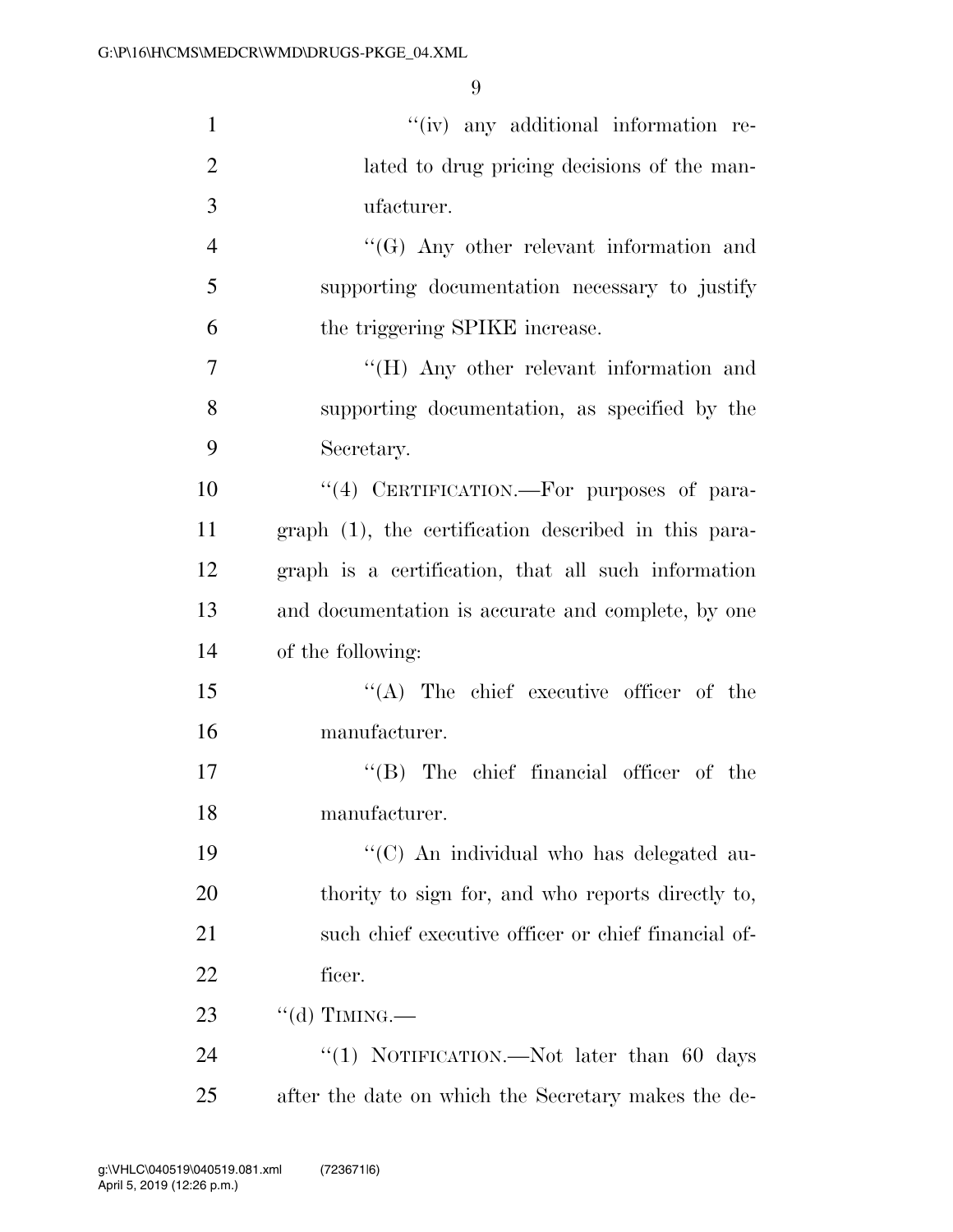termination that there is a triggering SPIKE in- crease with respect to an applicable drug, the Sec- retary shall notify the manufacturer of the applica-ble drug of such determination.

5 "(2) SUBMISSION OF JUSTIFICATION.—Not later than 90 days after the date on which a manu- facturer receives a notification under paragraph (1), subject to subsection (b)(4), the manufacturer shall submit to the Secretary the justification required under subsection (a), including a summary of such justification, in a form and manner specified by the Secretary. In specifying such form, with respect to the summary required under the previous sentence, the Secretary shall provide that such summary shall be in an easily understandable format, as specified by the Secretary, and shall permit the manufacturer to exclude proprietary information from such sum-mary.

 $(3)$  POSTING ON INTERNET WEBSITE. Not later than 30 days after receiving the complete jus- tification under paragraph (2), the Secretary shall post on the Internet website of the Centers for Medi- care & Medicaid Services the summary included for such justification.

25 "(e) PENALTIES.—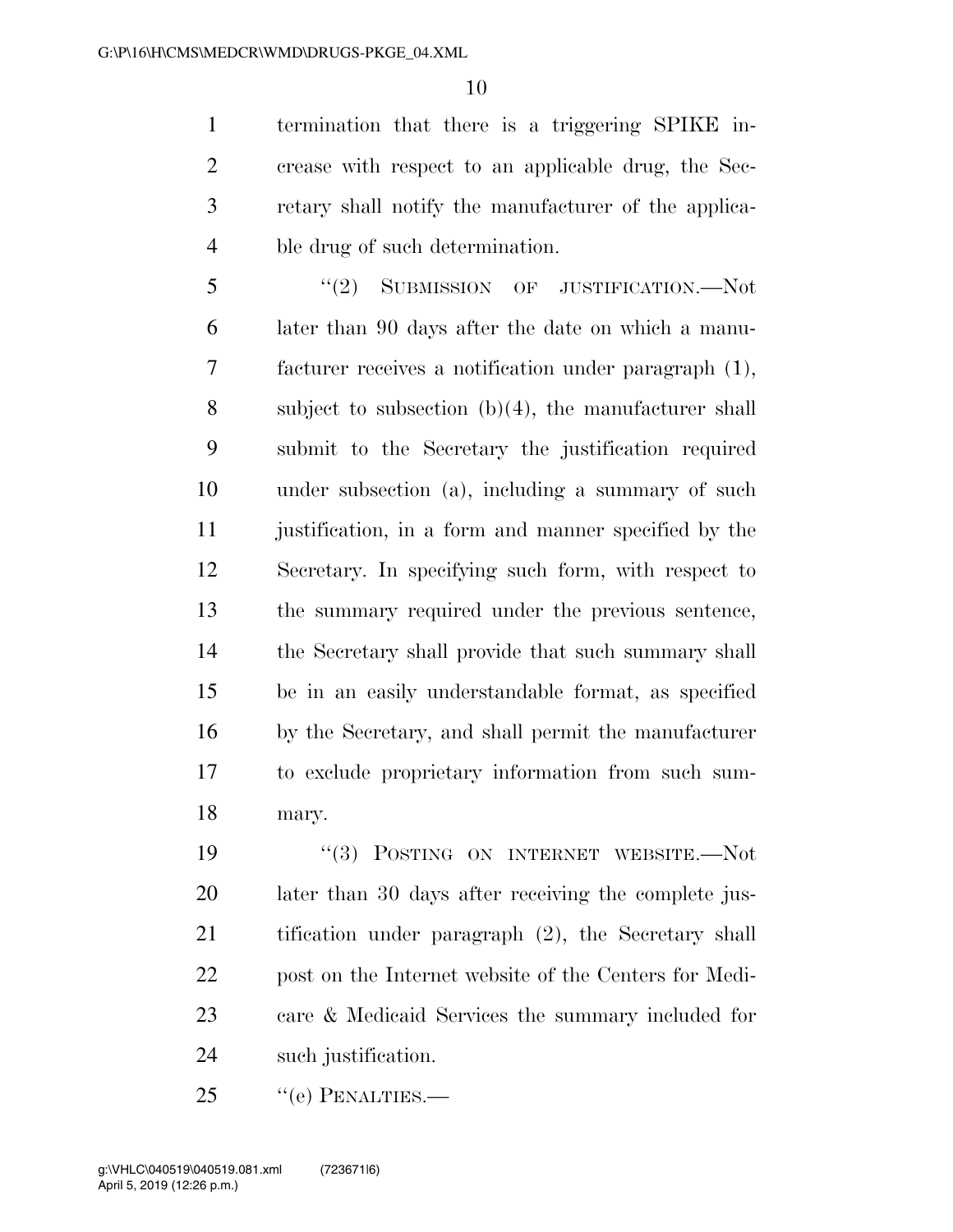1 "(1) FAILURE TO SUBMIT TIMELY JUSTIFICA- TION.—If the Secretary determines that a manufac- turer has failed to submit a justification as required under this section, including in accordance with the timing and form required, with respect to an appli- cable drug, the Secretary shall apply a civil mone- tary penalty in an amount of \$10,000 for each day the manufacturer has failed to submit such justifica-tion as so required.

 ''(2) FALSE INFORMATION.—Any manufacturer that submits a justification under this section that knowingly provides false information in such jus- tification is subject to a civil monetary penalty in an amount not to exceed \$100,000 for each item of false information.

16 "(3) APPLICATION OF PROCEDURES.—The pro- visions of section 1128A (other than subsections (a) and (b)) shall apply to a civil monetary penalty under this subsection in the same manner as such provisions apply to a penalty or proceeding under section 1128A(a). Civil monetary penalties imposed under this subsection are in addition to other pen-alties as may be prescribed by law.

24 ""(f) DEFINITIONS.—In this section:

25 "(1) APPLICABLE DRUG.—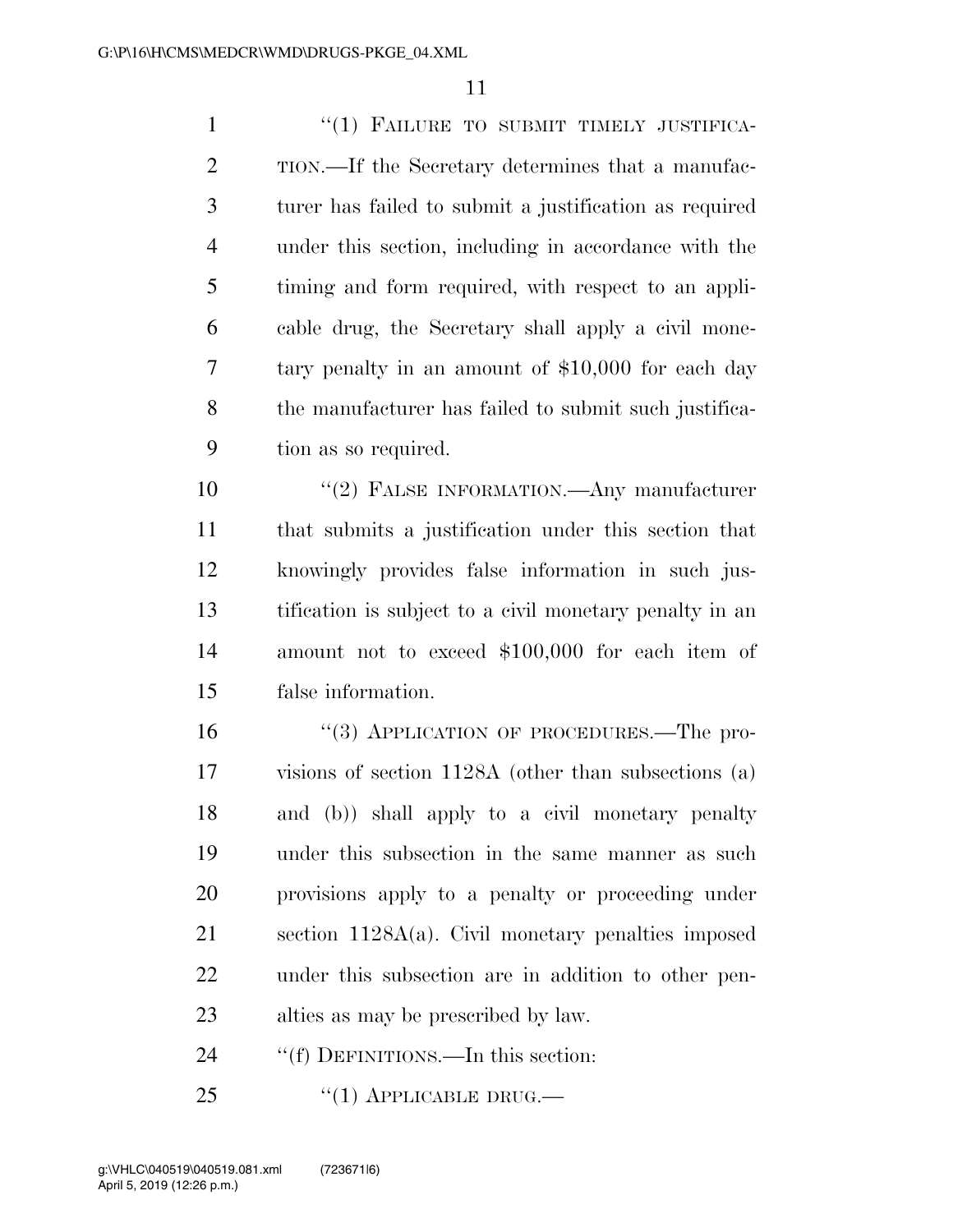1 "(A) IN GENERAL.—Subject to subpara- graph (B), the term 'applicable drug' means, with respect to a lookback period described in subsection (b)(1), a covered outpatient drug (as 5 defined in paragraph  $(2)$  of section 1927(k), without application of paragraph (3) of such section) that is covered under title XVIII and is not a low cost drug.

9 "(B) EXCLUSION OF LOW COST DRUGS.— For purposes of subparagraph (A), not later 11 than January 1, 2021, the Secretary shall specify a threshold (such as a cost or spending threshold) for identifying (and shall identify) low cost drugs to be excluded from the defini- tion of the term 'applicable drug', such as a drug that has a wholesale acquisition cost of less than \$10 per unit or less than \$100 in av- erage estimated expenditures under title XVIII per individual per year or per user of such drug per year. For purposes of this section, a drug shall not be considered specified as a low cost drug for a lookback period described in sub-23 section  $(b)(1)$  with respect to a year unless such drug is identified as being below the specified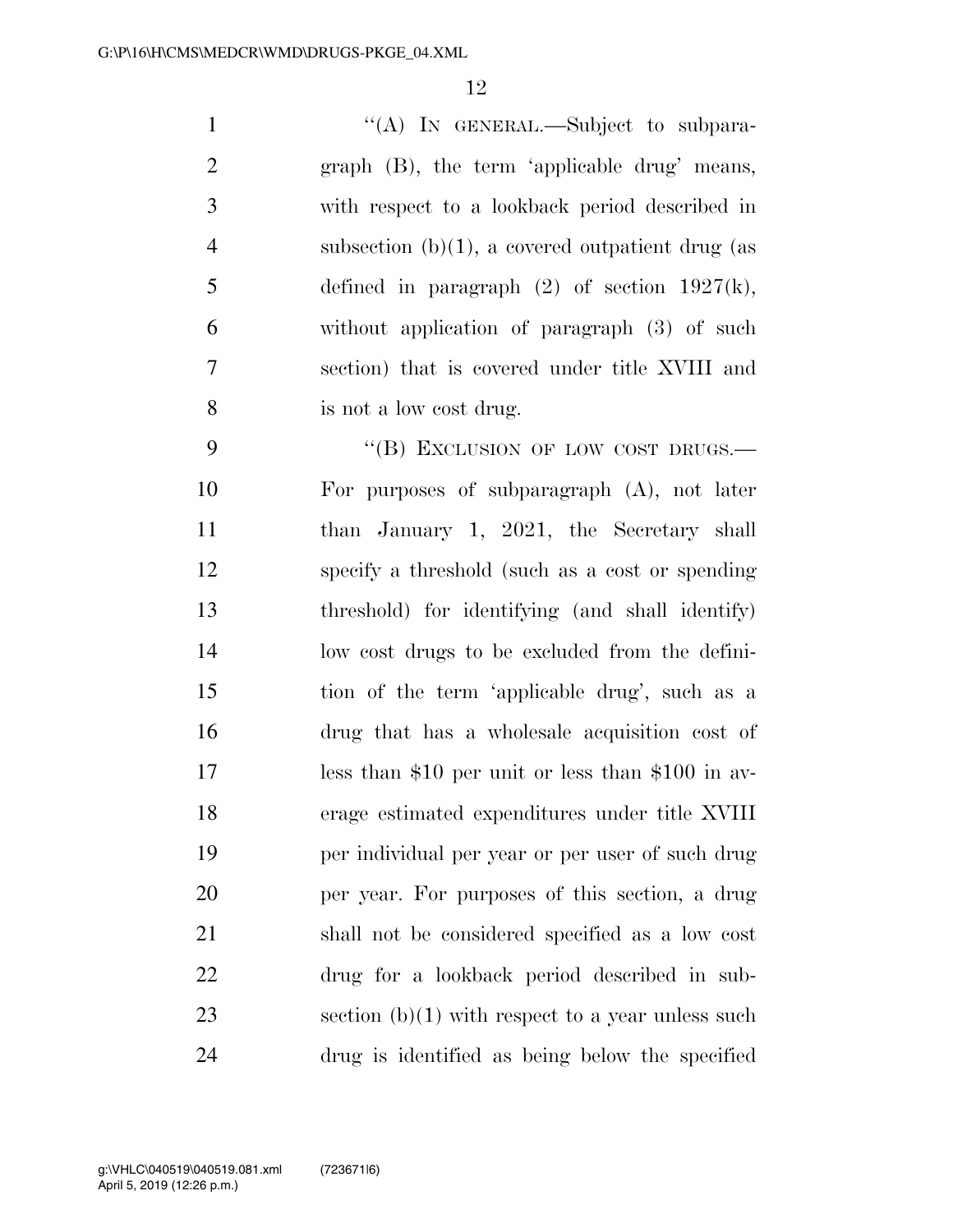threshold for the entirety of the lookback pe-riod.

3 "(2) MANUFACTURER.—The term 'manufac- turer' has the meaning given that term in section 5  $1847A(c)(6)(A)$ .

 ''(3) WHOLESALE ACQUISITION COST.—The term 'wholesale acquisition cost' has the meaning 8 given that term in section  $1847A(c)(6)(B)$ .".

 (b) REPORTING TO THE SECRETARY OF THE TREAS-URY.—

 (1) IN GENERAL.—Subpart A of part III of subchapter A of chapter 61 of the Internal Revenue Code of 1986 is amended by inserting after section 6039J the following new section:

### **''SEC. 6039K. DRUG PRICE SPIKE INCREASE REPORTING.**

 ''Each manufacturer (within the meaning of section 1128L of the Social Security Act) shall file a return (as such time and in such form and manner as the Secretary may provide) showing for each year with respect to which such section applies all information and supporting docu- mentation and the certification included within a justifica-22 tion reported by the manufacturer under subsection  $(c)(1)$ of such section.''.

24 (2) CLERICAL AMENDMENT.—The table of sec-tions for subpart A of part III of subchapter A of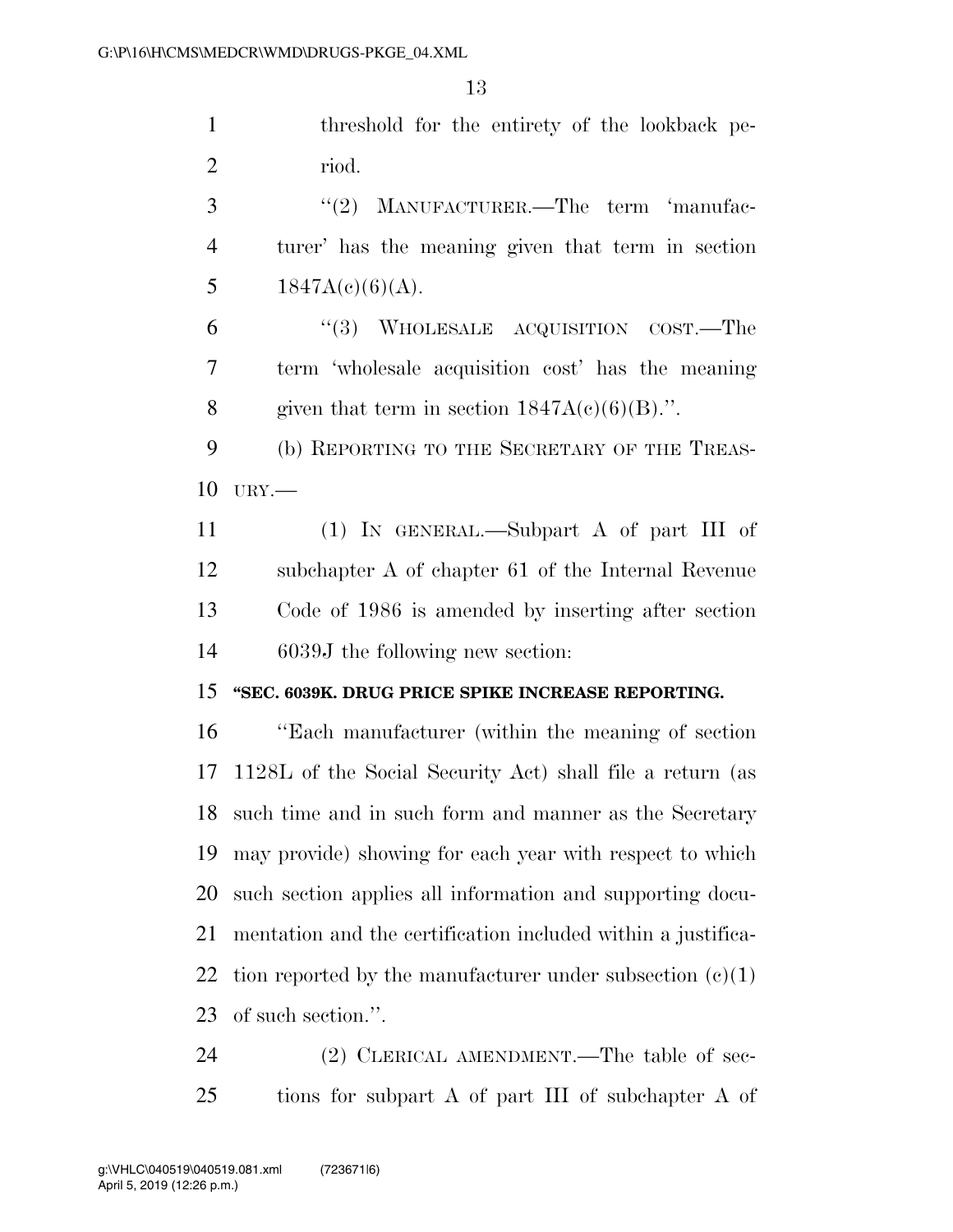| $\mathbf{1}$   | chapter 61 of such Code is amended by inserting                    |
|----------------|--------------------------------------------------------------------|
| $\overline{2}$ | after the item relating to section 6039J the fol-                  |
| 3              | lowing new item:                                                   |
|                | "Sec. 6039K. Drug price SPIKE increase reporting.".                |
| 4              | SEC. 3. REQUIREMENT FOR MANUFACTURERS OF CERTAIN                   |
| 5              | DRUGS, DEVICES, BIOLOGICALS, AND MED-                              |
| 6              | ICAL SUPPLIES TO REPORT ON PRODUCT                                 |
| 7              | SAMPLES PROVIDED TO CERTAIN HEALTH                                 |
| 8              | <b>CARE PROVIDERS.</b>                                             |
| 9              | (a) IN GENERAL.—Section $1128G(a)$ of the Social                   |
| 10             | Security Act $(42 \text{ U.S.C. } 1320a-7h(a))$ is amended by add- |
| 11             | ing at the end the following new paragraph.                        |
| 12             | "(3) CERTAIN PRODUCT SAMPLES.-                                     |
| 13             | "(A) IN GENERAL.—In addition to the re-                            |
| 14             | quirements under paragraphs $(1)(A)$ and $(2)$ ,                   |
| 15             | on the 90th day of each calendar year (begin-                      |
| 16             | ning with 2023), any applicable manufacturer                       |
| 17             | that provides a payment or other transfer of                       |
| 18             | value that is a product sample described in sub-                   |
| 19             | paragraph (B) to any covered recipient (or to                      |
| 20             | an entity or individual at the request of, or des-                 |
| 21             | ignated on behalf of, such a covered recipient)                    |
| 22             | shall submit to the Secretary, in such electronic                  |
| 23             | form as the Secretary shall require, the fol-                      |
| 24             | lowing information (aggregated per each drug,                      |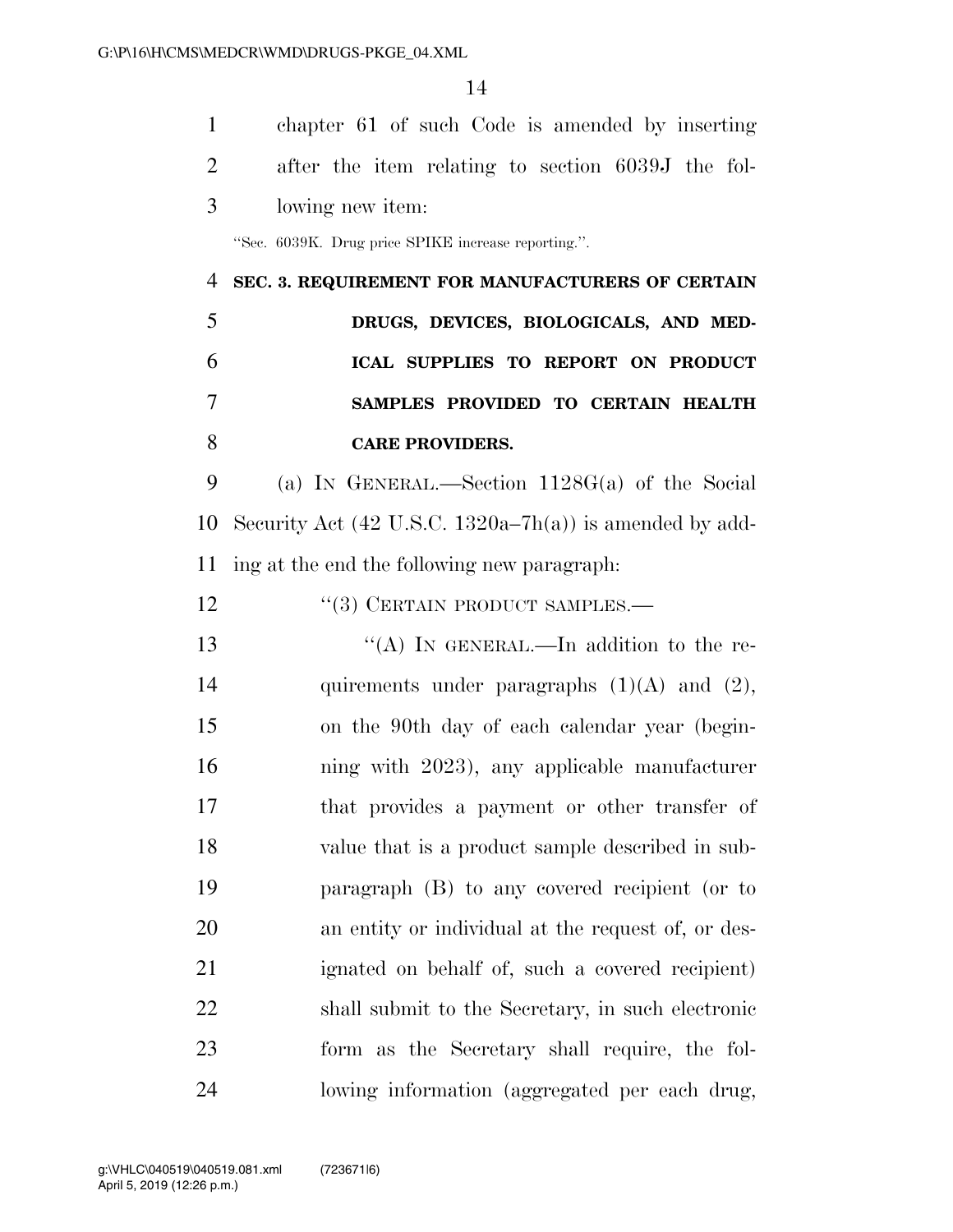| $\mathbf{1}$   | device, biological, or medical supply, as applica-              |
|----------------|-----------------------------------------------------------------|
| $\overline{2}$ | ble) with respect to the preceding calendar year:               |
| 3              | "(i) The total quantity of all such                             |
| $\overline{4}$ | payments or other transfers of value pro-                       |
| 5              | vided to all covered recipients.                                |
| 6              | "(ii) The total value of all such pay-                          |
| 7              | ments or other transfers of value provided                      |
| 8              | to all covered recipients.                                      |
| 9              | "(iii) If applicable, information de-                           |
| 10             | scribed in clauses (vii) and (viii) of para-                    |
| 11             | graph $(1)(A)$ with respect to such a pay-                      |
| 12             | ment or other transfer of value.                                |
| 13             | "(B) PRODUCT SAMPLE DESCRIBED.—For                              |
| 14             | purposes of subparagraph $(A)$ , a product sam-                 |
| 15             | ple described in this subparagraph is a product                 |
| 16             | sample that is not intended to be sold and is in-               |
| 17             | tended for patient use.".                                       |
| 18             | (b) PUBLIC AVAILABILITY OF INFORMATION.-Sec-                    |
| 19             | tion $1128G(c)(1)(C)(ii)$ of the Social Security Act (42)       |
| 20             | U.S.C. 1320a–7h(c)(1)(C)(ii)) is amended—                       |
| 21             | $(1)$ by striking "(ii) contains" and inserting                 |
| <u>22</u>      | $\lq\lq$ (ii)(I) with respect to information that is not infor- |
| 23             | mation submitted under paragraph (3) of subsection              |
| 24             | $(a)$ , contains";                                              |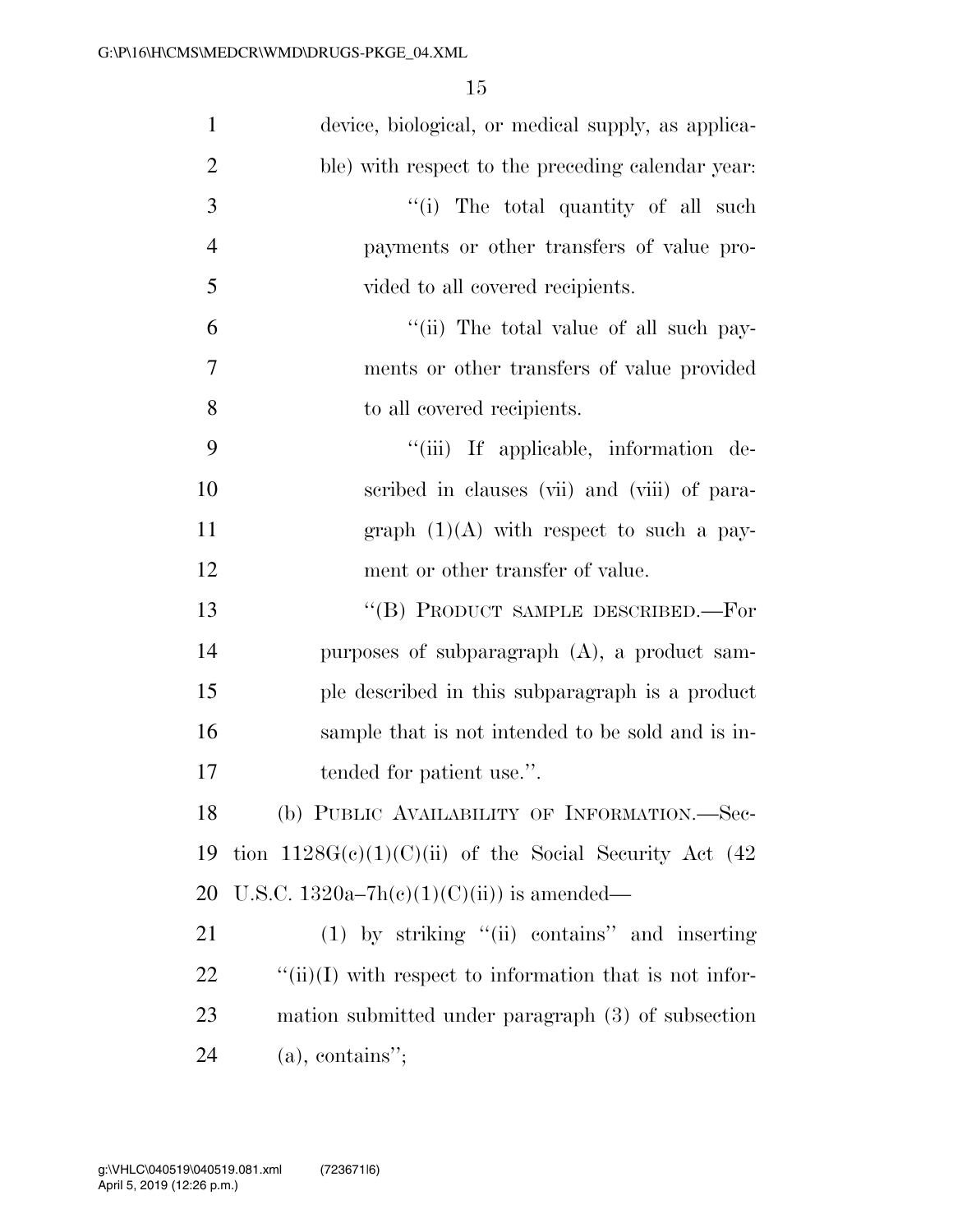| $\mathbf{1}$   | $(2)$ by striking ", as applicable;" and inserting          |
|----------------|-------------------------------------------------------------|
| $\overline{2}$ | ", as applicable; and"; and                                 |
| 3              | (3) by adding at the end the following new sub-             |
| $\overline{4}$ | clause:                                                     |
| 5              | $\lq\lq$ (II) with respect to information sub-              |
| 6              | mitted under paragraph (3) of subsection                    |
| 7              | (a), contains information that is presented                 |
| 8              | by the name of the applicable manufac-                      |
| 9              | turer, the total amount of all payments or                  |
| 10             | other transfers of value described in such                  |
| 11             | paragraph provided to all covered recipi-                   |
| 12             | ents, the total value of all such payments                  |
| 13             | or other transfers of value provided to all                 |
| 14             | covered recipients, and the name of the                     |
| 15             | covered drug, device, biological, or medical                |
| 16             | supply, as applicable;".                                    |
| 17             | (e)<br>CONFORMING AMENDMENT.-Section                        |
| 18             | $1128G(e)(10)(B)(ii)$ of the Social Security Act (42 U.S.C. |
| 19             | $1320a-7h(e)(10)(B)(ii)$ is amended by striking "Product"   |
| 20             | samples" and inserting "Except for purposes of paragraph    |
| 21             | $(3)$ of subsection $(a)$ , product samples".               |
| 22             | (d) REPORTING TO THE SECRETARY OF THE TREAS-                |
| 23             | $URY$ .                                                     |
| 24             | $(1)$ IN GENERAL.—Subpart A of part III of                  |
| 25             | subchapter A of chapter 61 of the Internal Revenue          |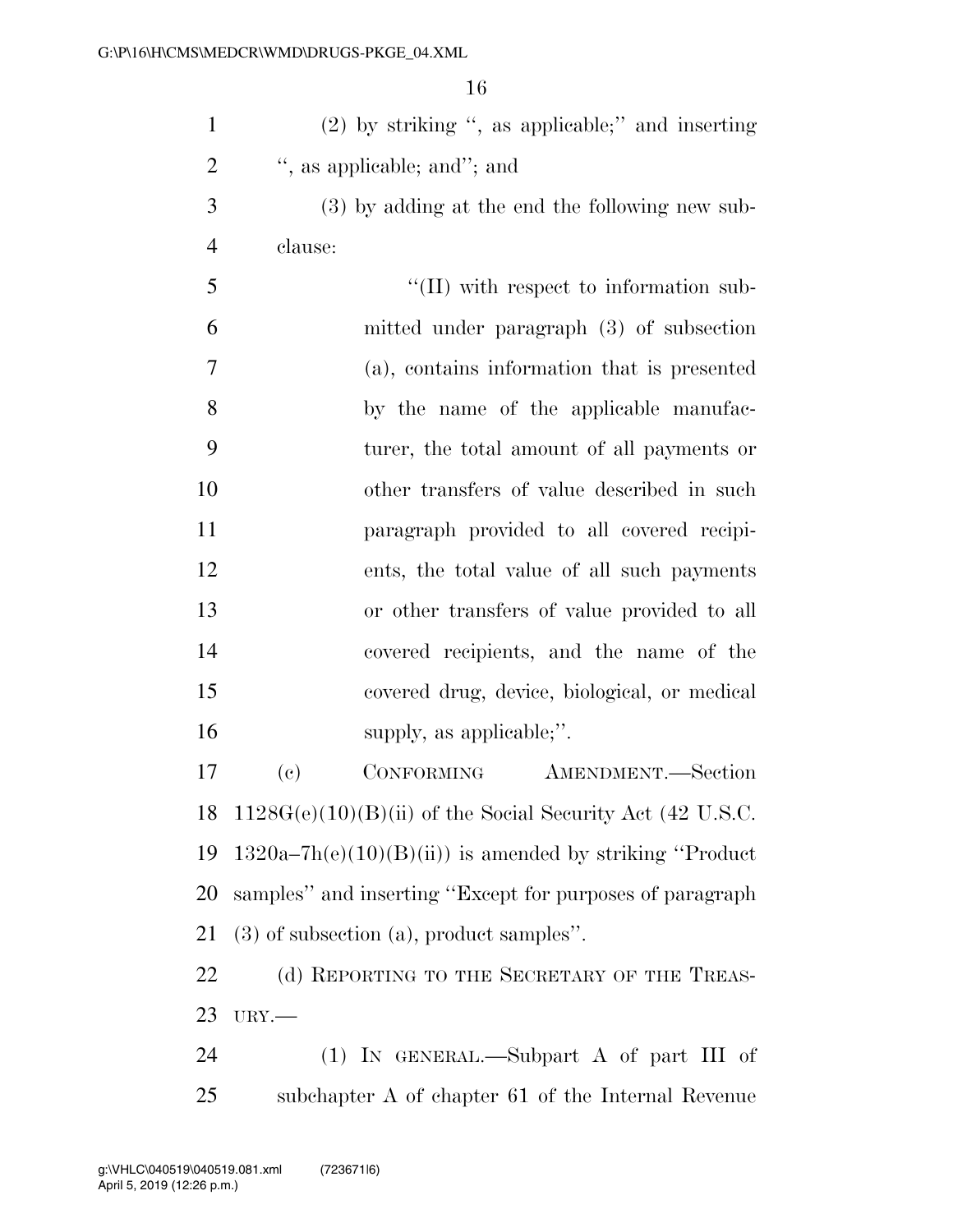Code of 1986, as amended by section 2, is further amended by inserting after section 6039K the fol-lowing new section:

### **''SEC. 6039L. PRODUCT SAMPLES OF APPLICABLE MANU-FACTURERS.**

 ''Each applicable manufacturer (within the meaning of section 1128G(a)(3) of the Social Security Act) shall file a return (as such time and in such form and manner as the Secretary may provide) showing for each year to which such section applies—

11  $\frac{1}{1}$  the amount described in section  $12 \qquad 1128G(a)(3)(A)(ii)$  of such Act with respect to such year, and

14  $(2)$  the portion of such amount for which a de-duction was claimed under section 162.''.

 (2) CLERICAL AMENDMENT.—The table of sec- tions for subpart A of part III of subchapter A of chapter 61 of such Code, as amended by section 2, is further amended by inserting after the item relat-ing to section 6039K the following new item:

''Sec. 6039L. Product samples of applicable manufacturers.''.

## **SEC. 4. ANALYSIS AND REPORT ON INPATIENT HOSPITAL**

**DRUG COSTS.** 

 (a) ANALYSIS.—The Secretary of Health and Human Services shall conduct an analysis that, to the extent prac-ticable—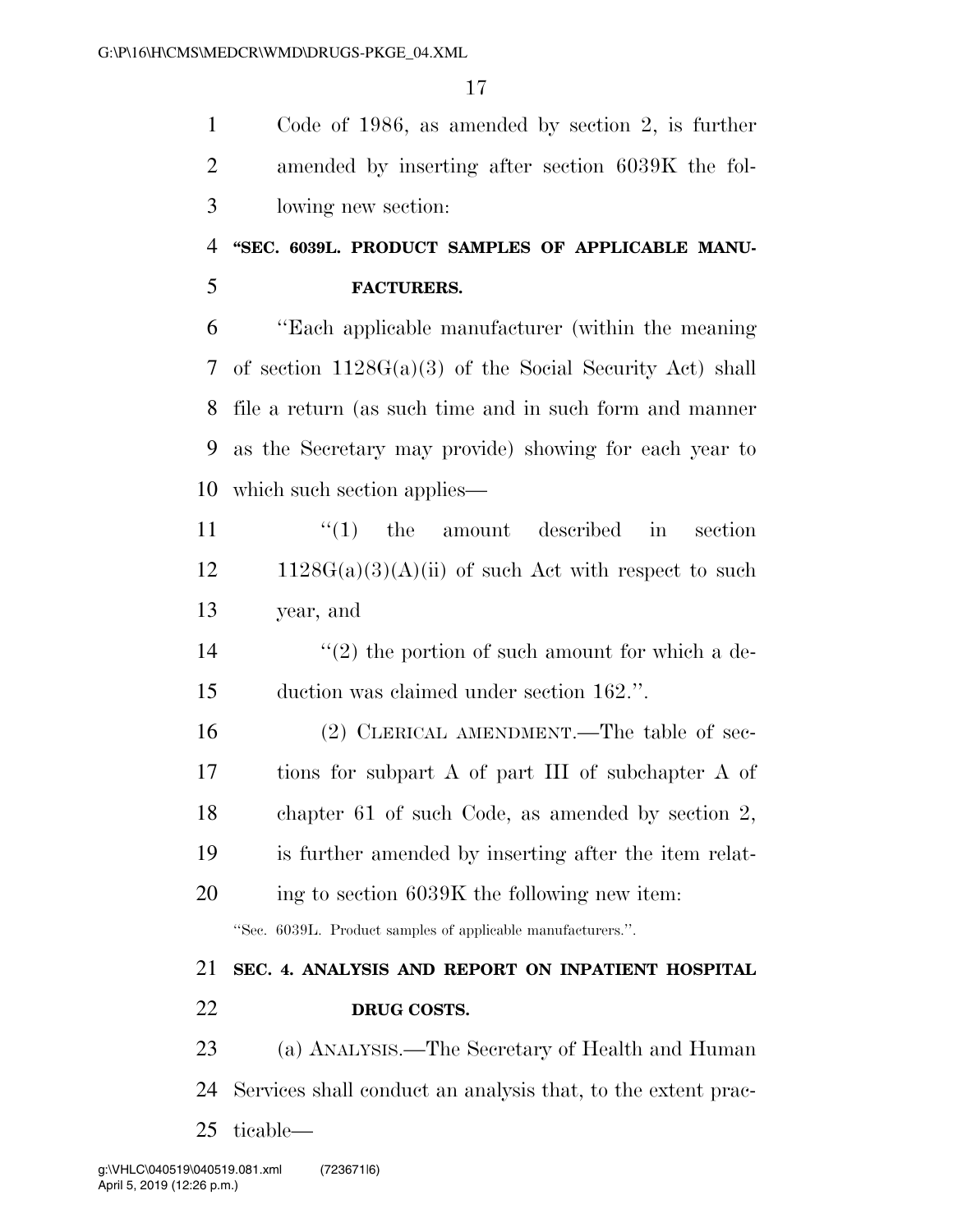(1) focuses on drugs that are furnished in the inpatient setting;

 (2) includes data on inpatient hospital drug costs, Medicare spending, volume, and spending per admission;

 (3) considers trends in inpatient hospital drug costs, such as trends by hospital size, classification of urban or rural, whether the hospital is a teaching hospital, or other categorization; and

 (4) examines the impact of drug shortages on services that are furnished in an inpatient hospital setting.

 In conducting such analysis, the Secretary may conduct hospital surveys, use data from hospital cost reports, or use other data as determined by the Secretary.

 (b) REPORT.—Not later than January 1, 2021, the Secretary shall submit to the Committee on Ways and Means of the House of Representatives and the Finance Committee of the Senate a report on drug costs in the inpatient hospital setting, including the analyses described in paragraphs (1) through (4) of subsection (a).

 (c) FUNDING.—For purposes of carrying out this sec- tion, there shall be transferred to the Secretary \$3,000,000 from the Federal Hospital Insurance Trust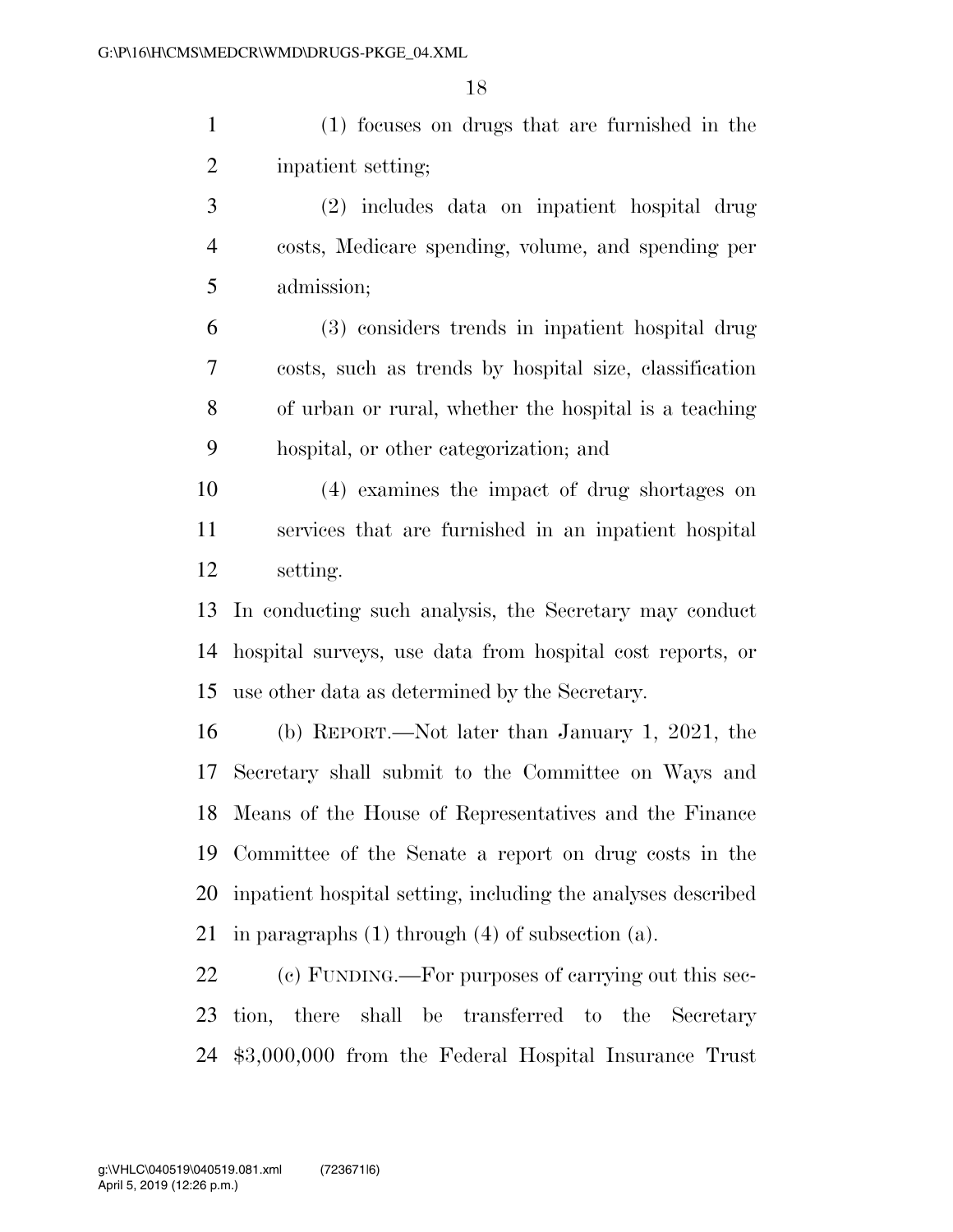Fund under section 1817 of the Social Security Act (42 U.S.C. 1395i).

#### **SEC. 5. PUBLIC DISCLOSURE OF DRUG DISCOUNTS.**

 Section 1150A of the Social Security Act (42 U.S.C. 1320b–23) is amended—

 (1) in subsection (c), in the matter preceding paragraph (1), by inserting ''(other than as per- mitted under subsection (e))'' after ''disclosed by the Secretary''; and

 (2) by adding at the end the following new sub-section:

12 "(e) PUBLIC AVAILABILITY OF CERTAIN INFORMA-TION.—

 $\frac{1}{2}$  (1) In GENERAL.—In order to allow the com- parison of PBMs' ability to negotiate rebates, dis- counts, and price concessions and the amount of such rebates, discounts, and price concessions that are passed through to plan sponsors, beginning Jan- uary 1, 2020, the Secretary shall make available on the Internet website of the Department of Health and Human Services the information with respect to the second preceding calendar year provided to the Secretary on generic dispensing rates (as described in paragraph (1) of subsection (b) and information provided to the Secretary under paragraphs (2) and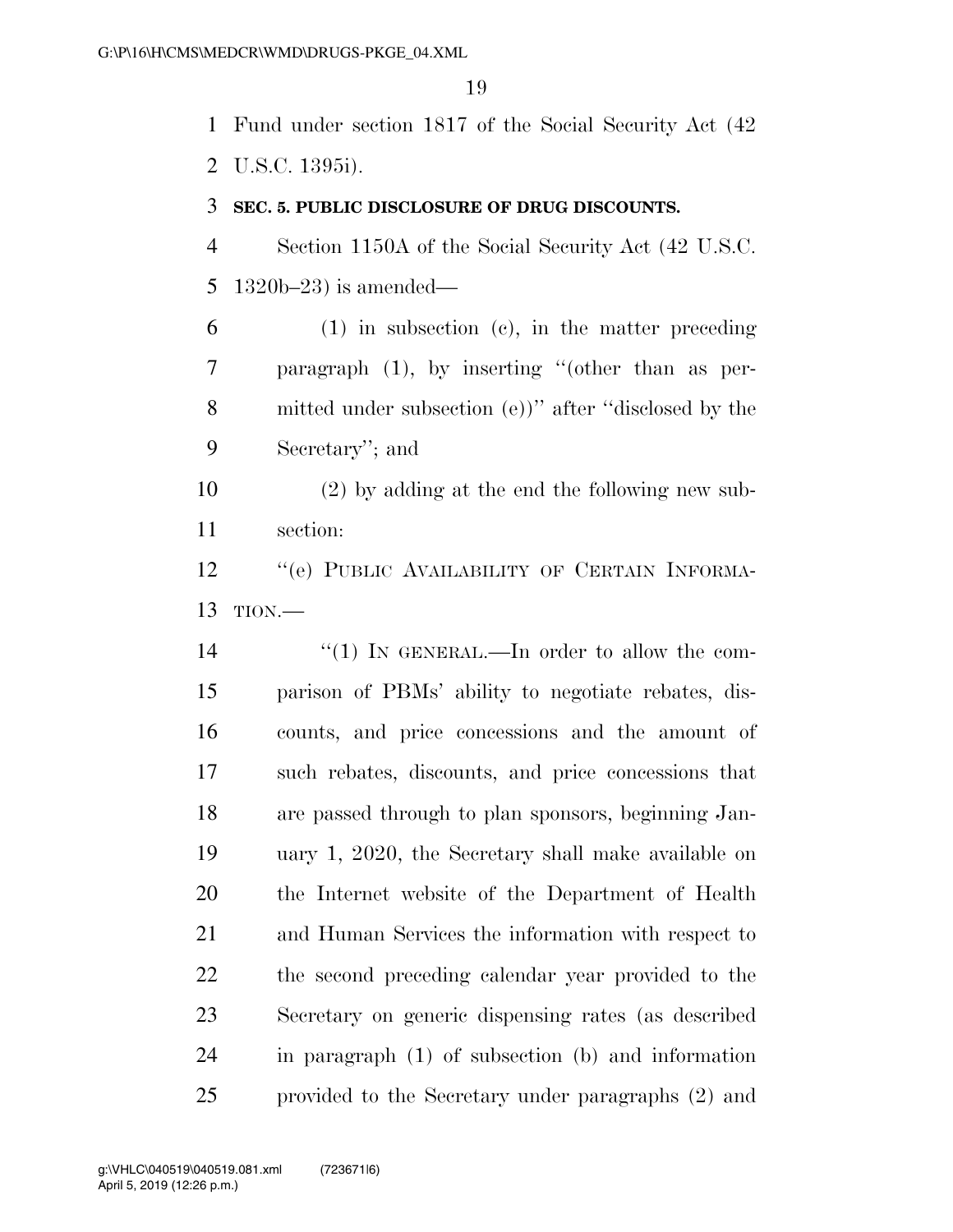| $\mathbf{1}$   | (3) of such subsection that, as determined by the                    |
|----------------|----------------------------------------------------------------------|
| $\overline{2}$ | Secretary, is with respect to each PBM.                              |
| 3              | "(2) AVAILABILITY OF DATA.—In carrying out                           |
| $\overline{4}$ | paragraph (1), the Secretary shall ensure the fol-                   |
| 5              | lowing:                                                              |
| 6              | "(A) CONFIDENTIALITY.—The information                                |
| 7              | described in such paragraph is displayed in a                        |
| 8              | manner that prevents the disclosure of informa-                      |
| 9              | tion on rebates, discounts, and price conces-                        |
| 10             | sions, with respect to an individual drug or an                      |
| 11             | individual plan.                                                     |
| 12             | "(B) CLASS OF DRUG.—The information                                  |
| 13             | described in such paragraph is made available                        |
| 14             | by class of drug, using an existing classification                   |
| 15             | system, but only if the class contains such num-                     |
| 16             | ber of drugs, as specified by the Secretary, to                      |
| 17             | ensure confidentiality of proprietary informa-                       |
| 18             | tion or other information that is prevented to                       |
| 19             | be disclosed under subparagraph (A).".                               |
| 20             | SEC. 6. REQUIRING CERTAIN MANUFACTURERS TO REPORT                    |
| 21             | PRICING INFORMATION<br><b>DRUG</b><br>RE-<br><b>WITH</b>             |
| 22             | SPECT TO DRUGS UNDER THE MEDICARE                                    |
| 23             | PROGRAM.                                                             |
| 24             | (a) IN GENERAL.—Section 1847A of the Social Secu-                    |
| 25             | rity Act $(42 \text{ U.S.C. } 1395\text{w} - 3\text{a})$ is amended— |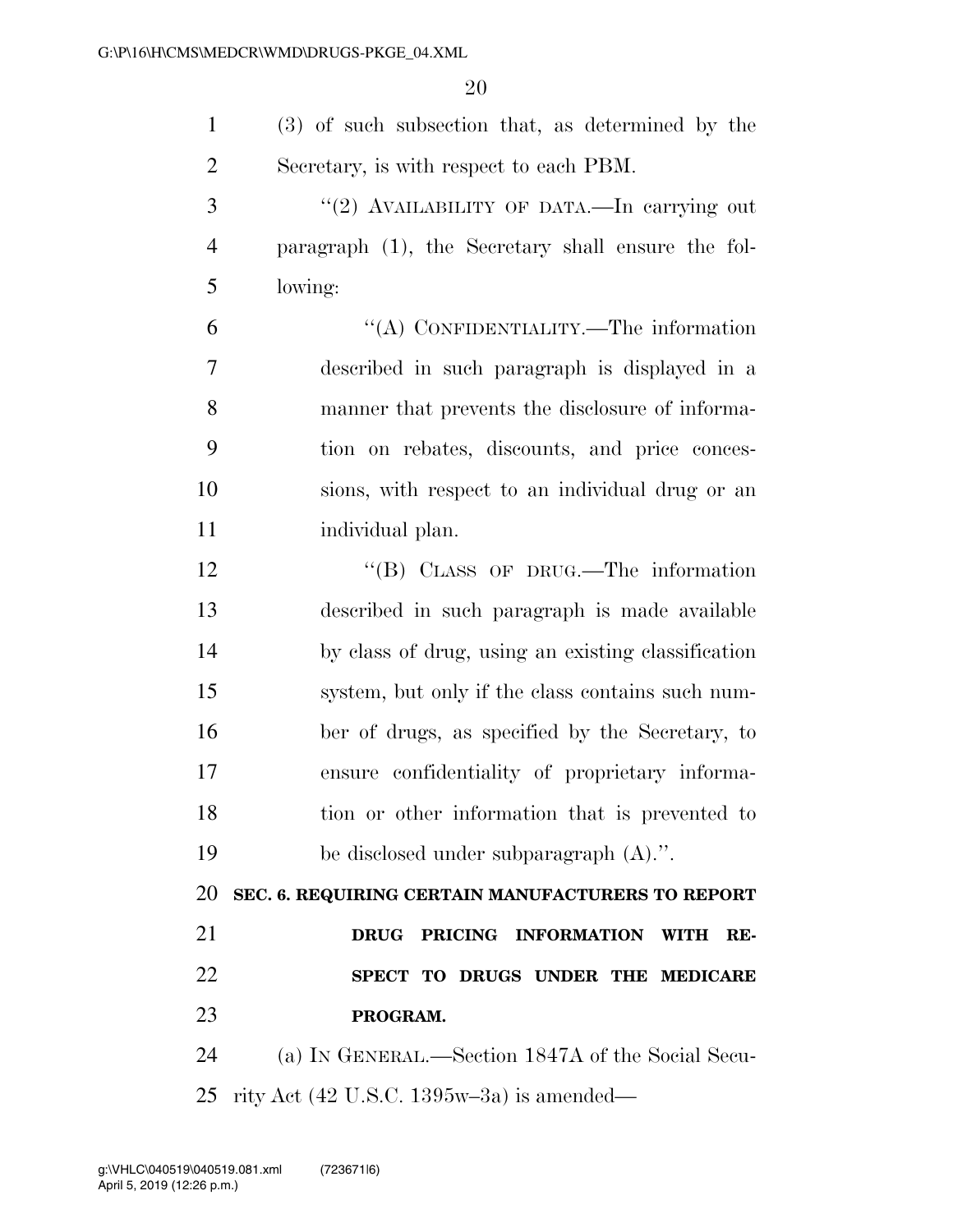| $\mathbf{1}$   | $(1)$ in subsection $(b)$ —                         |
|----------------|-----------------------------------------------------|
| $\overline{2}$ | (A) in paragraph $(2)(A)$ , by inserting "or        |
| 3              | subsection $(f)(2)$ , as applicable" before the pe- |
| $\overline{4}$ | riod at the end;                                    |
| 5              | $(B)$ in paragraph $(3)$ , in the matter pre-       |
| 6              | eeding subparagraph (A), by inserting "or sub-      |
| 7              | section $(f)(2)$ , as applicable," before "deter-   |
| 8              | mined by"; and                                      |
| 9              | $(C)$ in paragraph $(6)(A)$ , in the matter         |
| 10             | preceding clause (i), by inserting "or subsection   |
| 11             | $(f)(2)$ , as applicable," before "determined by";  |
| 12             | and                                                 |
| 13             | $(2)$ in subsection $(f)$ —                         |
| 14             | (A) by striking "For requirements" and              |
| 15             | inserting the following:                            |
| 16             | " $(1)$ In GENERAL.—For requirements"; and          |
| 17             | (B) by adding at the end the following new          |
| 18             | paragraph:                                          |
| 19             | "(2) MANUFACTURERS WITHOUT A REBATE                 |
| 20             | AGREEMENT UNDER TITLE XIX.-                         |
| 21             | "(A) IN GENERAL.—In the case of a man-              |
| 22             | ufacturer of a drug or biological described in      |
| 23             | subparagraph $(C)$ , $(E)$ , or $(G)$ of section    |
| 24             | $1842(0)(1)$ or in clause (ii) or (iii) of section  |
| 25             | $1881(b)(14)(B)$ that does not have a rebate        |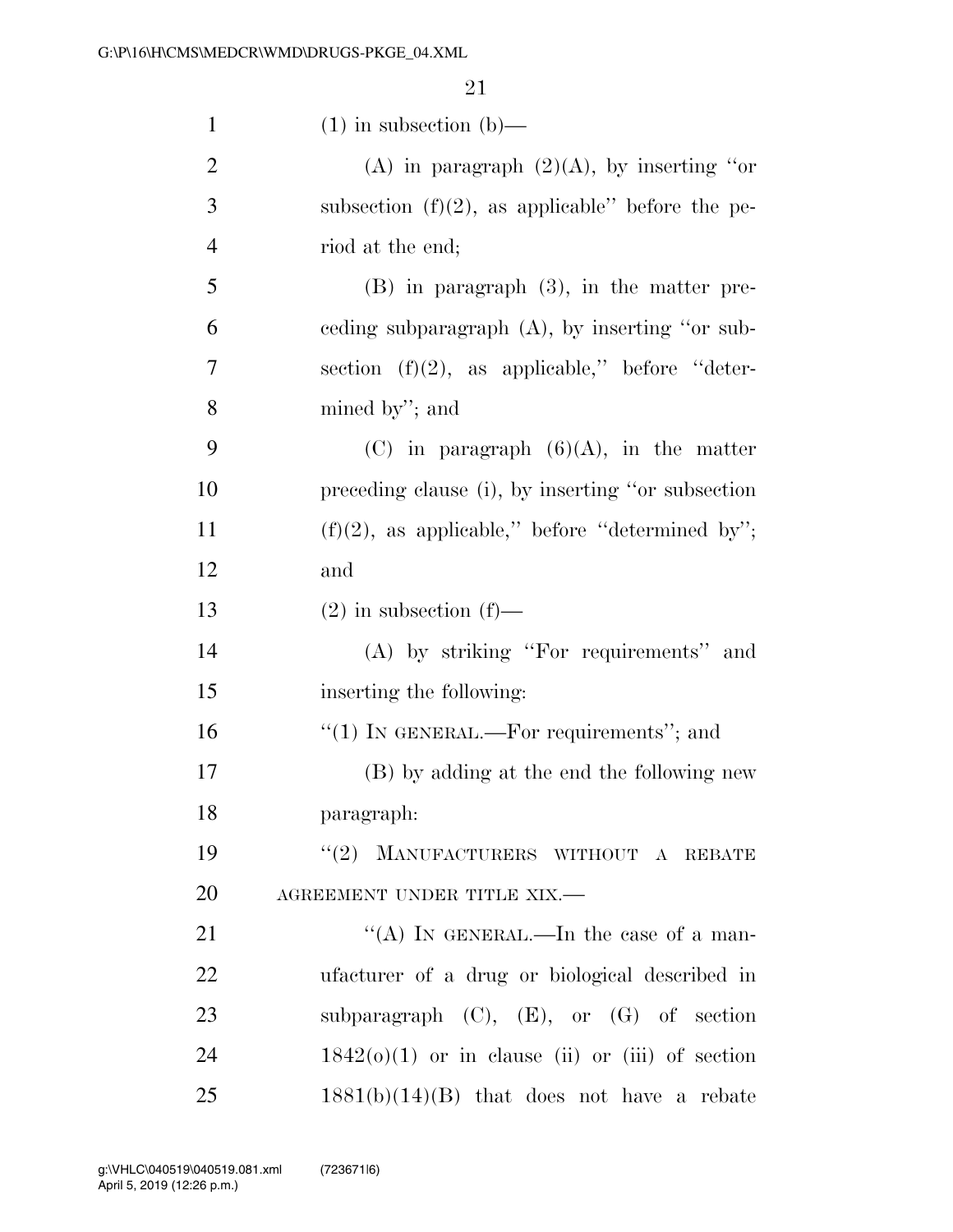| $\mathbf{1}$   | agreement in effect under section 1927, for cal-   |
|----------------|----------------------------------------------------|
| $\overline{2}$ | endar quarters beginning on or after January       |
| 3              | 1, 2020, such manufacturer shall report to the     |
| $\overline{4}$ | Secretary the information described in sub-        |
| 5              | section $(b)(3)(A)(iii)$ of such section 1927 with |
| 6              | respect to such drug or biological in a time and   |
| $\overline{7}$ | manner specified by the Secretary.                 |
| 8              | "(B) AUDIT.—Information reported under             |
| 9              | subparagraph (A) is subject to audit by the In-    |
| 10             | spector General of the Department of Health        |
| 11             | and Human Services.                                |
| 12             | "(C) VERIFICATION.—The Secretary may               |
| 13             | survey wholesalers and manufacturers that di-      |
| 14             | rectly distribute drugs described in subpara-      |
| 15             | $graph(A)$ , when necessary, to verify manufac-    |
| 16             | turer prices and manufacturer's average sales      |
| 17             | prices (including wholesale acquisition cost) if   |
| 18             | required to make payment reported under sub-       |
| 19             | paragraph (A). The Secretary may impose a          |
| 20             | civil monetary penalty in an amount not to ex-     |
| 21             | ceed \$100,000 on a wholesaler, manufacturer,      |
| 22             | or direct seller, if the wholesaler, manufacturer, |
| 23             | or direct seller of such a drug refuses a request  |
| 24             | for information about charges or prices by the     |
| 25             | Secretary in connection with a survey under        |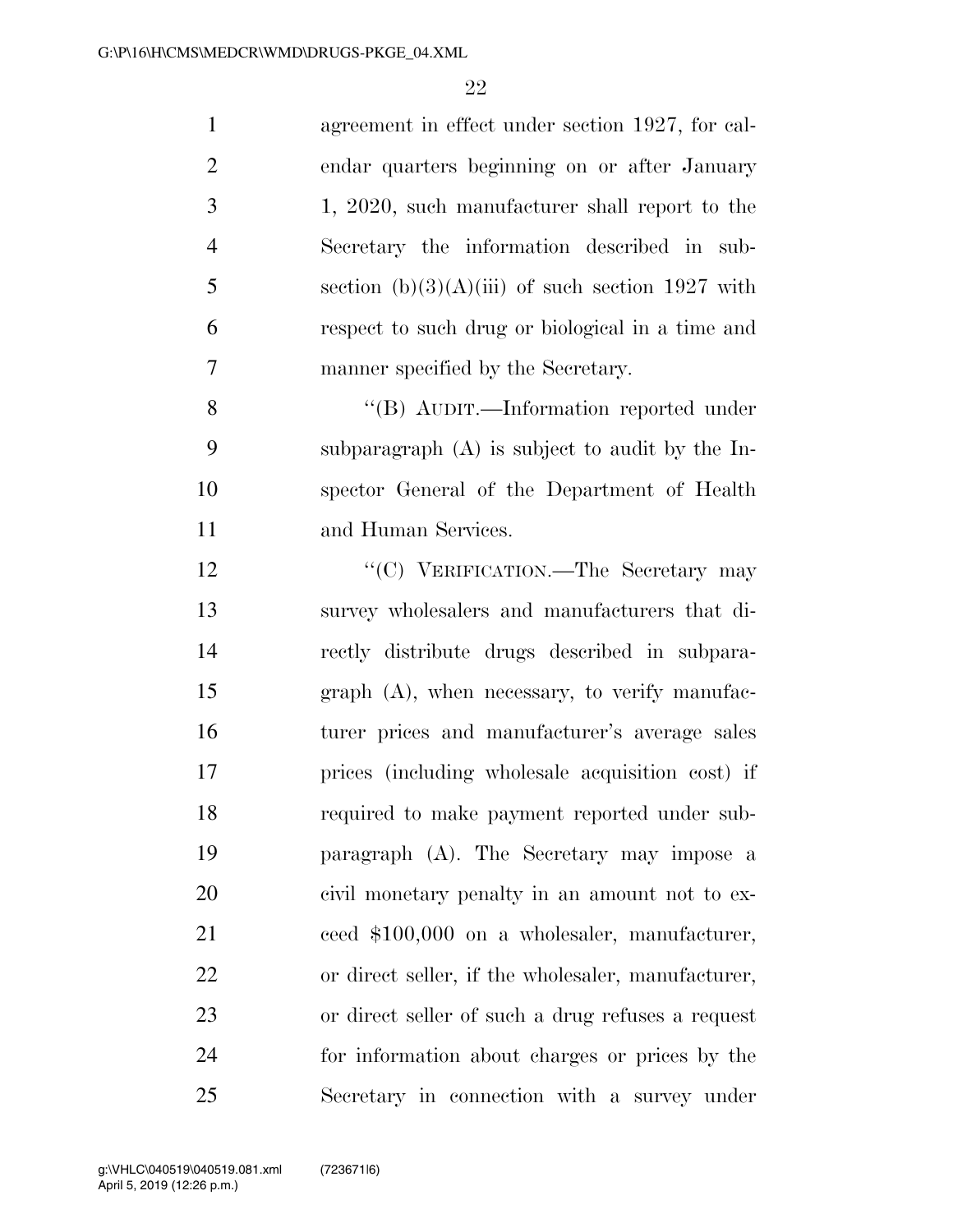this subparagraph or knowingly provides false information. The provisions of section 1128A (other than subsections (a) (with respect to amounts of penalties or additional assessments) and (b)) shall apply to a civil money penalty under this subparagraph in the same manner as such provisions apply to a penalty or proceeding under section 1128A(a).

 $\hspace{1cm}$  "(D) CONFIDENTIALITY.—Notwith- standing any other provision of law, information disclosed by manufacturers or wholesalers under this paragraph (other than the wholesale acquisition cost for purposes of carrying out this section) is confidential and shall not be dis- closed by the Secretary in a form which dis- closes the identity of a specific manufacturer or wholesaler or prices charged for drugs by such manufacturer or wholesaler, except—

 ''(i) as the Secretary determines to be necessary to carry out this section (includ-21 ing the determination and implementation of the payment amount), or to carry out section 1847B;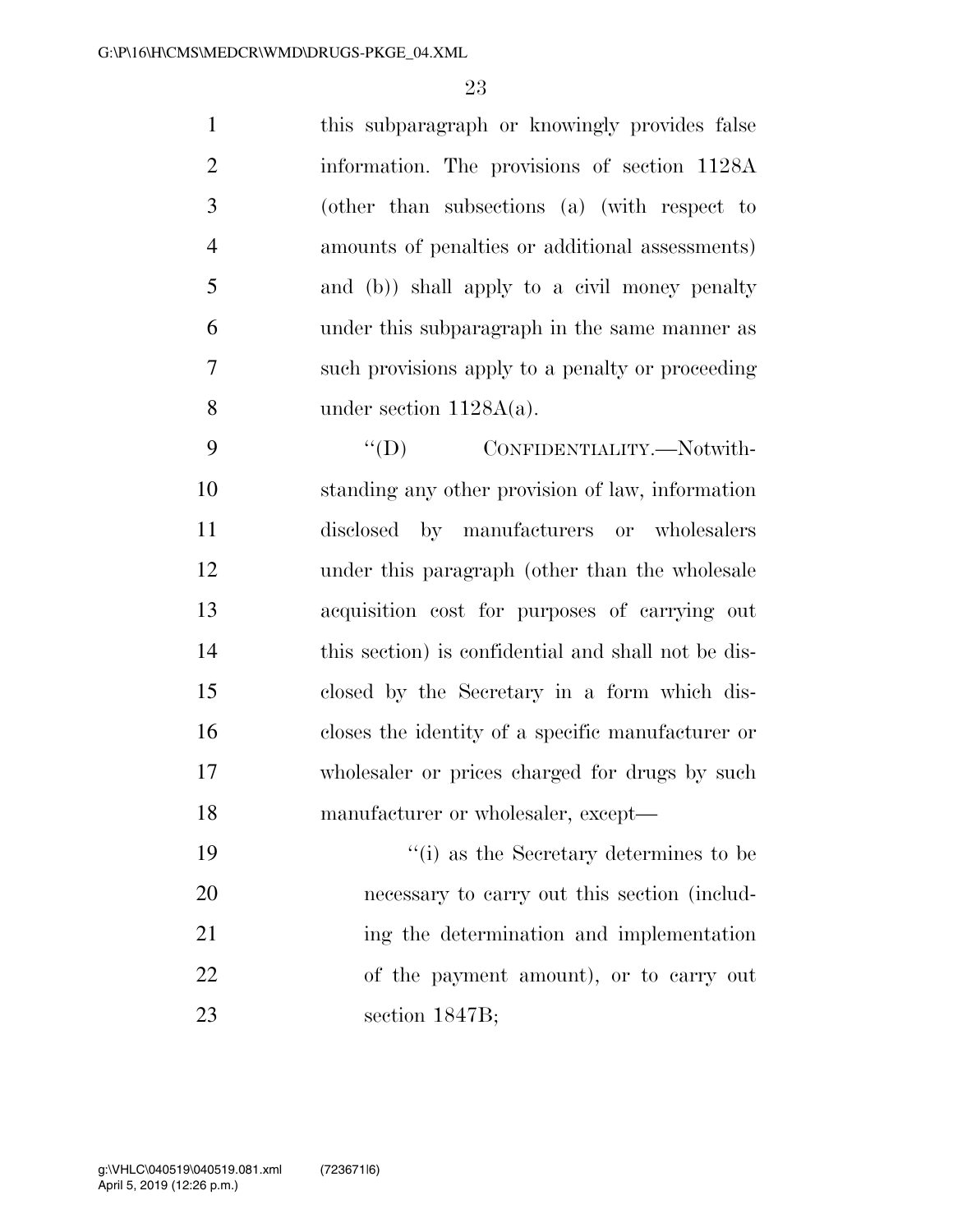| $\mathbf{1}$   | "(ii) to permit the Comptroller Gen-                |
|----------------|-----------------------------------------------------|
| $\overline{2}$ | eral to review the information provided;            |
| 3              | and                                                 |
| $\overline{4}$ | "(iii) to permit the Director of the                |
| 5              | Congressional Budget Office to review the           |
| 6              | information provided.".                             |
| 7              | (b) ENFORCEMENT.-Section 1847A such Act (42         |
| 8              | U.S.C. $1395w-3a$ ) is further amended—             |
| 9              | $(1)$ in subsection $(d)(4)$ —                      |
| 10             | $(A)$ in subparagraph $(A)$ , by striking "IN       |
| 11             | GENERAL" and inserting "MISREPRESENTA-              |
| 12             | TION";                                              |
| 13             | $(B)$ in subparagraph $(B)$ , by striking "sub-     |
| 14             | paragraph (B)" and inserting "subparagraph          |
| 15             | $(A), (B), or (C)$ ";                               |
| 16             | (C) by redesignating subparagraph (B) as            |
| 17             | subparagraph $(D)$ ; and                            |
| 18             | (D) by inserting after subparagraph $(A)$           |
| 19             | the following new subparagraphs:                    |
| 20             | "(B) FAILURE TO PROVIDE TIMELY INFOR-               |
| 21             | MATION.—If the Secretary determines that a          |
| 22             | manufacturer described in subsection $(f)(2)$ has   |
| 23             | failed to report on information described in sec-   |
| 24             | tion $1927(b)(3)(A)(iii)$ with respect to a drug or |
| 25             | biological in accordance with such subsection,      |